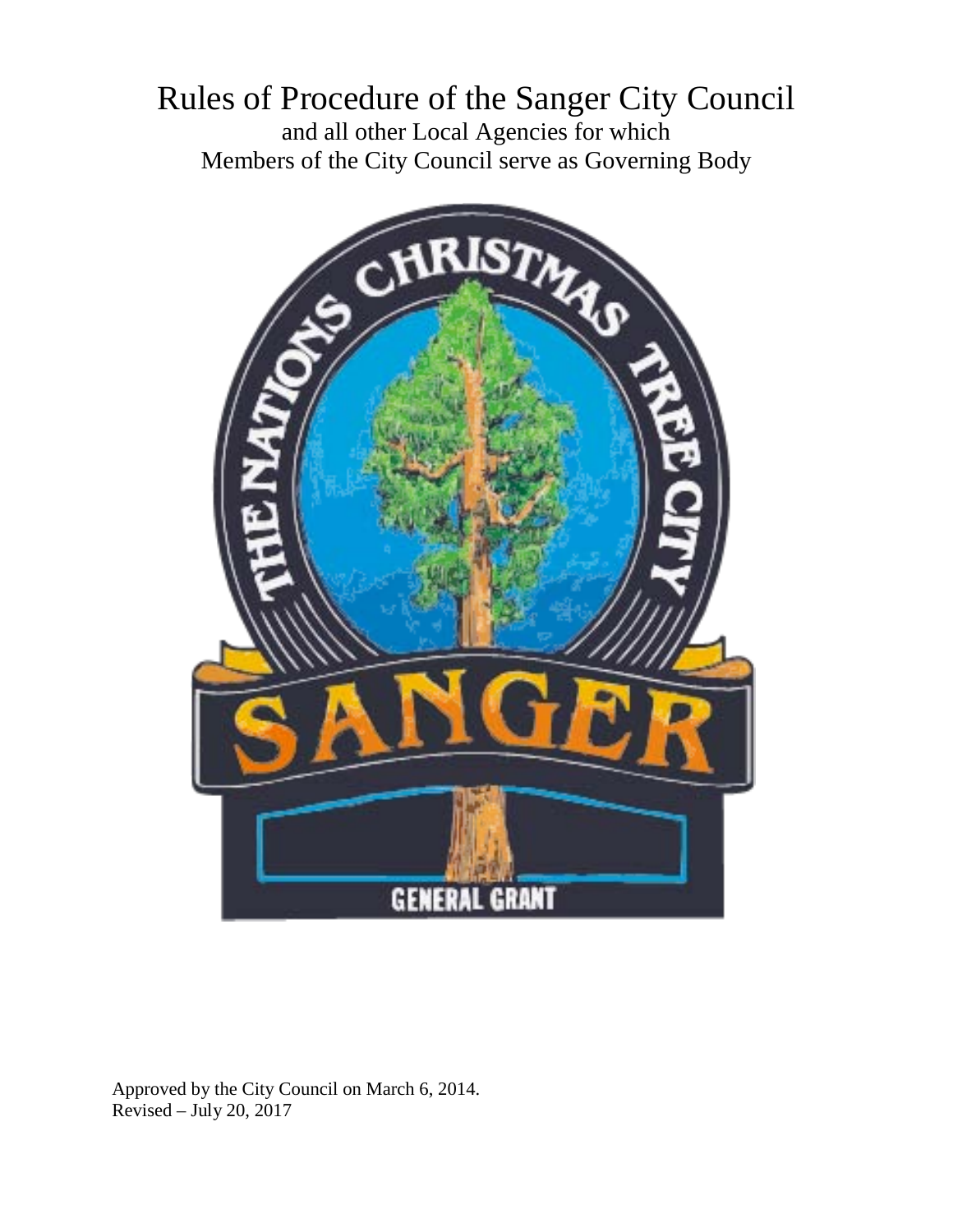## **CITY OF SANGER**

*City Council Core Values*

- ACCOUNTABILITY
- ETHICAL
- PROFESSIONALISM
- RESPONSIVE AND RESPECTFUL
- SERVICE-ORIENTED WITH A "CAN DO ATTITUDE"
- TRANSPARENCY
- VISIONARY

Core Values adopted by the City Council on May 2, 2013.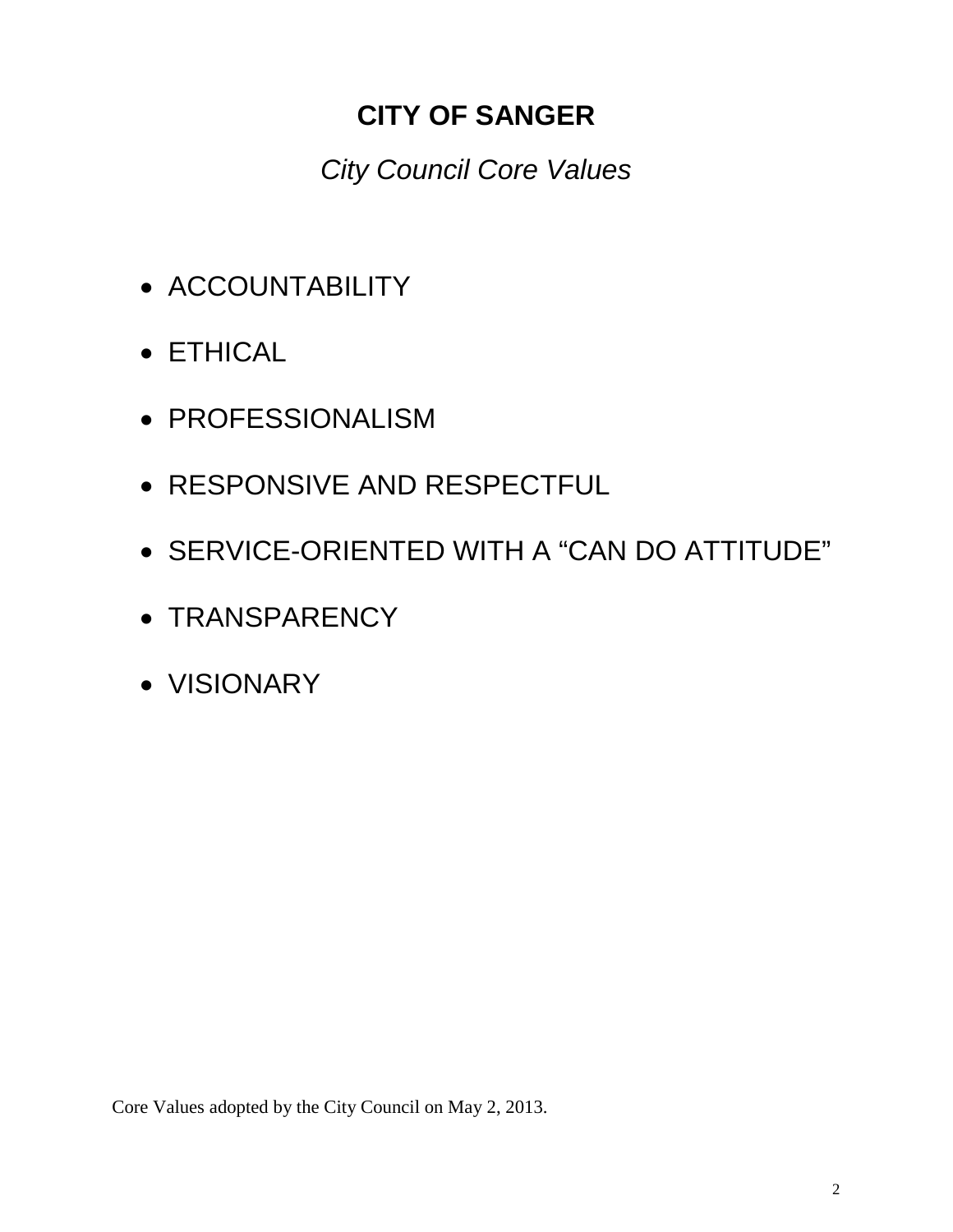## Chapter 1 **Introduction**

## Chapter 2

#### **Sanger City Council: Powers and Responsibilities** City Council Generally ..................................................... 7 Role of Mayor & Mayor Pro Tem .................................... 7 Appointment of City Manager, City Attorney .................. 8 Appointment of Advisory Bodies …................................. 8 Council Relationship with Advisory Bodies ..................... 9 Role of Commission/Committee Liaison........................... 9

## Chapter 3

## **City Council Meetings**

| Order of Presentation of Agenda Items  18 |
|-------------------------------------------|
|                                           |
|                                           |
|                                           |
|                                           |
|                                           |
|                                           |

## Chapter 4

## **Council Communications**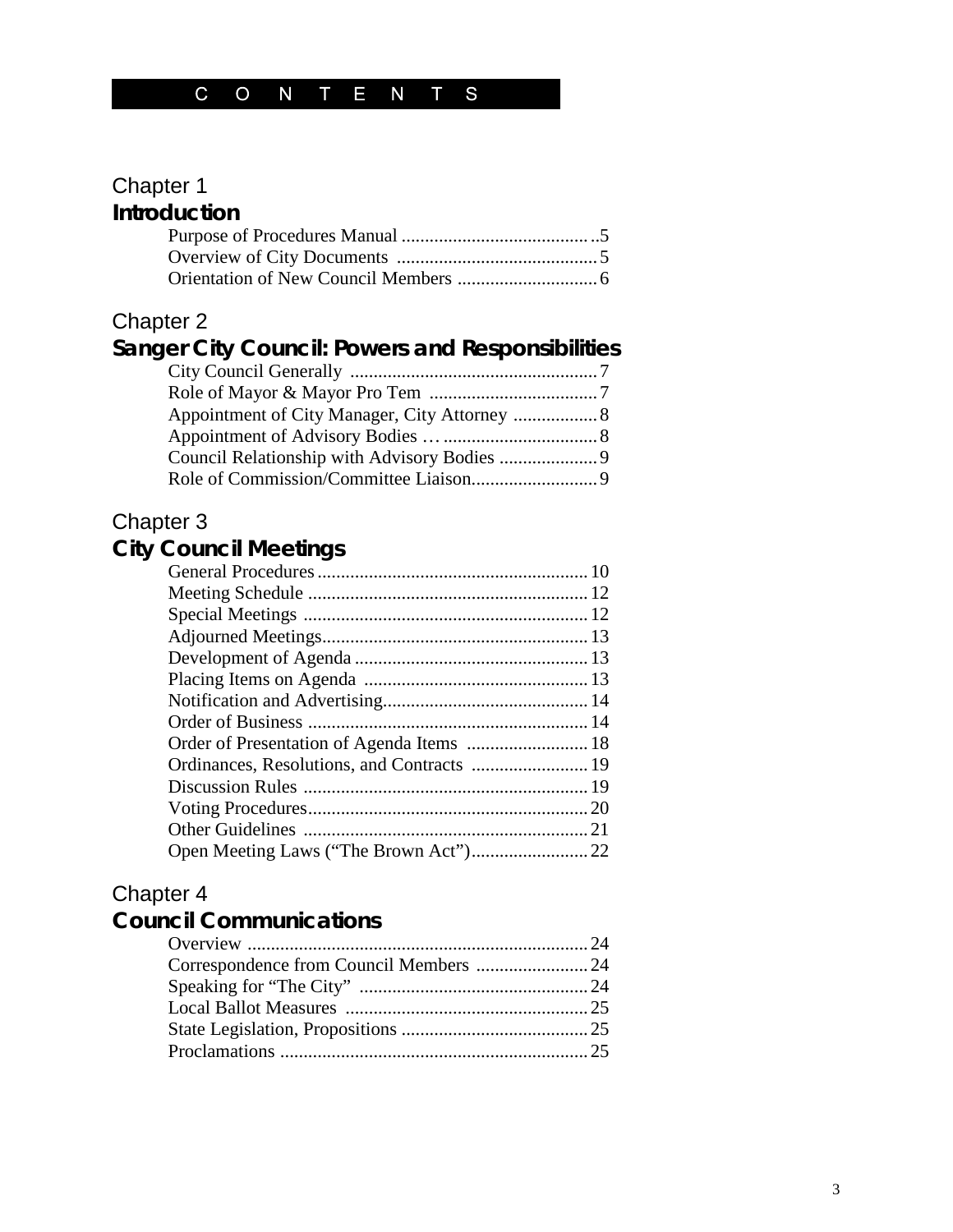## Chapter 5 **Interaction with City Staff**

| Restrictions on Political Involvement by Staff 29 |  |
|---------------------------------------------------|--|
|                                                   |  |

#### Chapter 6

## **Support Provided to City Council**

#### Chapter 7

#### **Financial Matters** Council Compensation .................................................... 32 Expenditure Allowance ................................................... 32 Expenditure Guidelines ................................................... 32

## Chapter 8

## **Conflicts & Liability**

## Chapter 9

## **Additional Training & Resource Materials**

| International City/County Management Association |  |
|--------------------------------------------------|--|
|                                                  |  |
|                                                  |  |

**The City of Sanger acknowledges and greatly appreciates the excellent work of the City of Menlo Park, California, and its willingness to share its "procedures manual" as a helpful example.**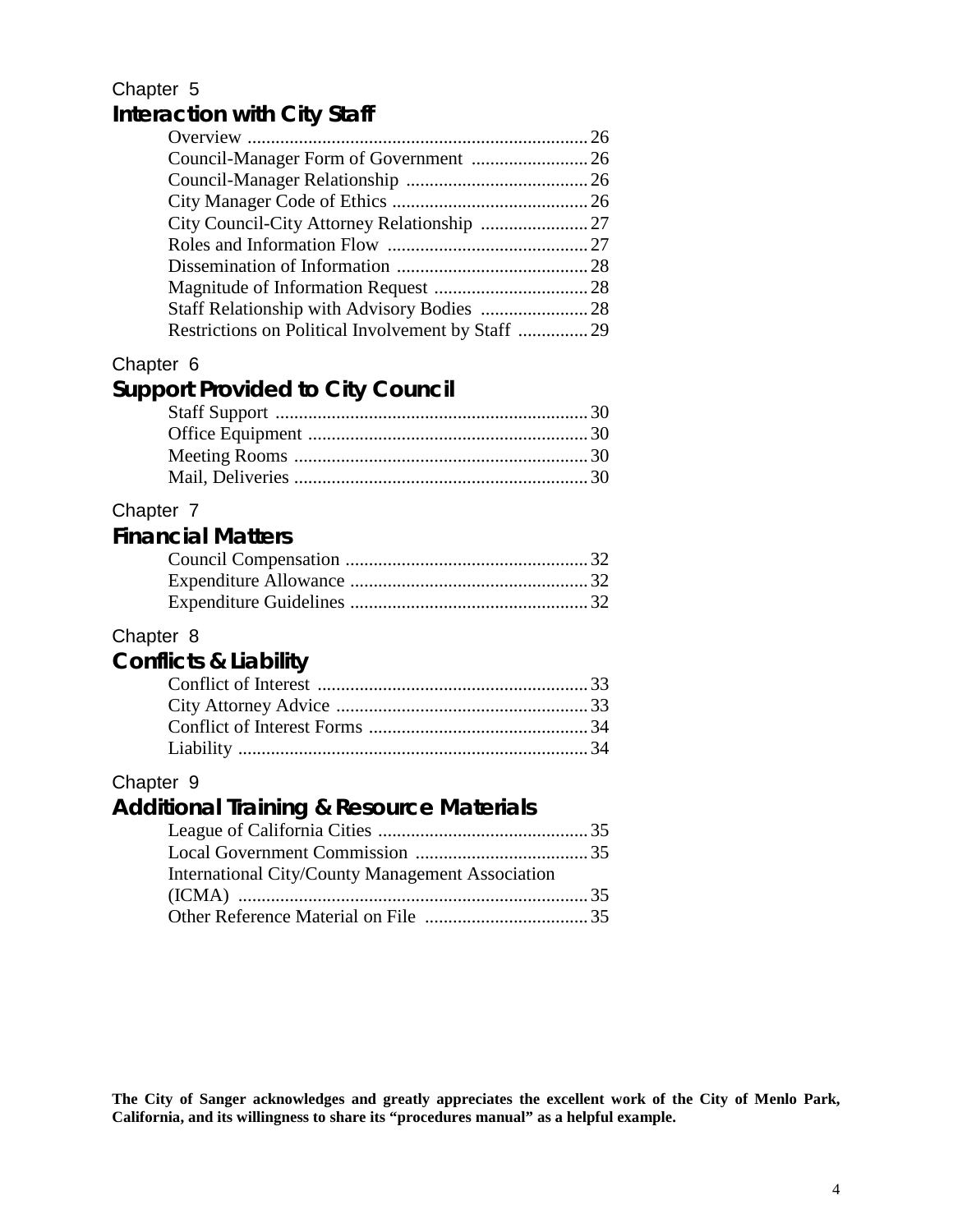

## **Introduction**

The Sanger City Council establishes policies and priorities for the community and is responsible for the fiscal health of a public corporation.

## **Purpose of the Procedures Manual**

City of Sanger staff prepared a procedures manual to assist the City Council by documenting currently accepted practices. Through agreement of the City Council and staff to be bound by these practices, the effective administration of City Council affairs is greatly enhanced. While attempting not to be overly restrictive, procedures are established so that expectations and practices can be clearly articulated to guide Council Members in their actions*.* It is anticipated that this Procedures Manual may be revised from time to time.

## **Overview of City Documents**

This Procedures Manual provides a summary of important aspects of City Council activities. However, it cannot incorporate all material and information necessary for undertaking the business of a city council. Many other laws, policies, plans and documents exist which bind the City Council to certain courses of action and practices. A summary of some of the most notable documents that establish City Council direction is provided below.

**Municipal Code***:* The Municipal Code contains local laws and regulations adopted by ordinances. The administrative chapter of the code addresses the time and place of meetings, compensation of council members and council member attendance at council meetings. It also describes the organization and appointment of advisory commissions. In addition to these administrative matters, the Municipal Code contains a variety of laws. The Municipal Code is available on the City's website.

**California Government Code***:* The State Government Code contains many requirements for the operation of city government. Many of these requirements are also replicated within the Municipal Code to ensure there is broad awareness of such requirements. Sanger is a "general law" city, which means it is organized in accordance with provisions of the State Government Code. Also described within the government code is the Council-City Manager form of government. Basically, this form of government prescribes that a city council's role is to establish polices and priorities, while the role of the city manager is to oversee the operations of the city government.

**Strategic Plan:** Based on the Vision and Mission Statements and in consideration of the community's Values, four broad Strategic Plan categories and their applicable goals are identified for a five-year planning period. The categories provide an organizational framework for the strategic Action Steps that will be initiated to implement community consensus on these overall goals. These goals and ensuing Action Steps are the basic elements of the City's longterm efforts to help Sanger grow and thrive in the years ahead and will provide a metric to determine our progress toward addressing the concerns, desires and priorities of the community.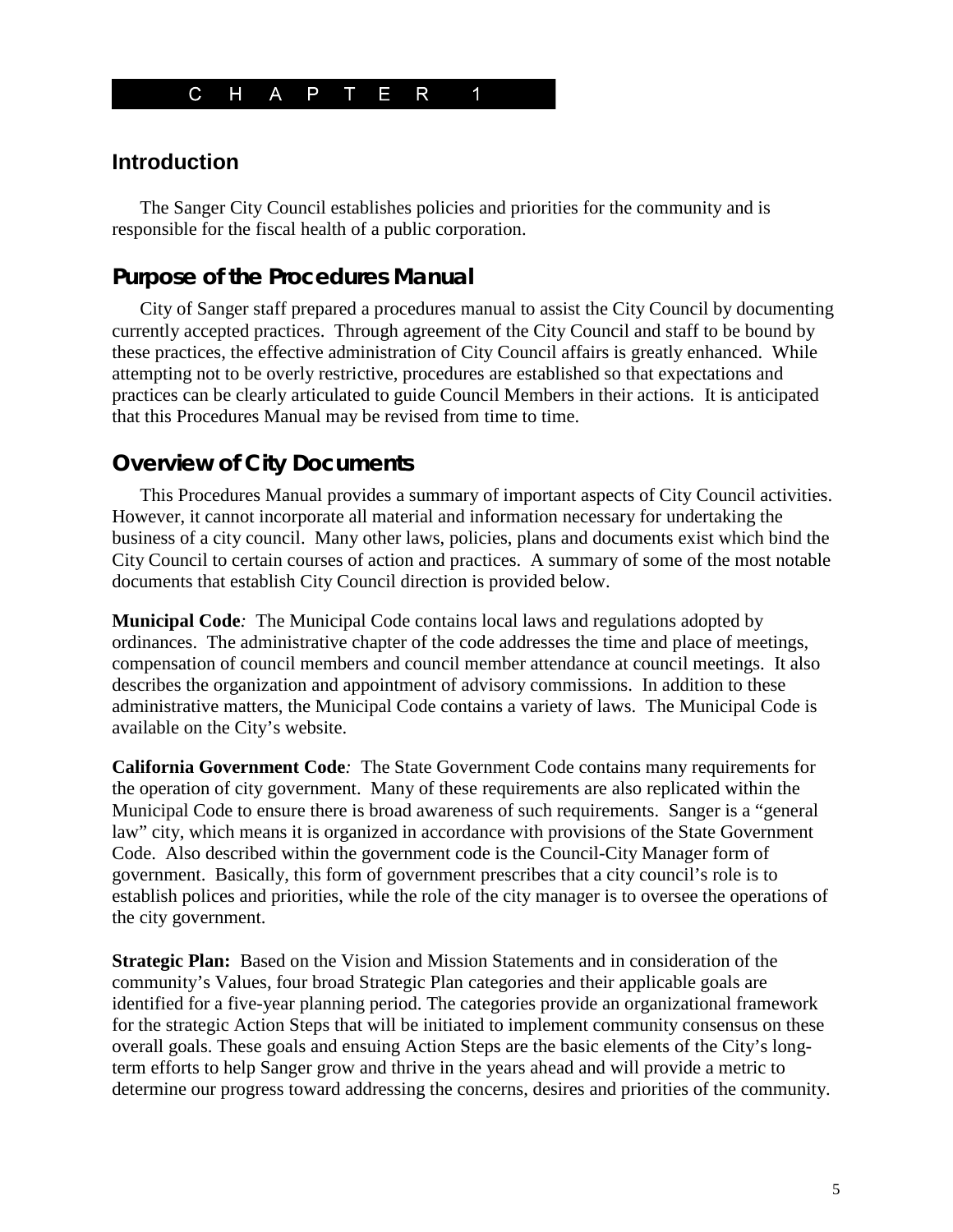**Annual Budget***:* The City's annual budget provides a description of city services and the resources used to provide services. The document contains both a broad overview of the budget as well as descriptions of programs and services organized for convenience by lead department. The City operates on a July 1 through June 30 fiscal year.

**General Plan***:* The General Plan is comprised of a number of elements, such as land use, transportation, open space and housing, in accordance with State requirements, and provides a policy framework for various matters that fall within these areas.

## **Orientation of New Council Members**

It is important that members of the Council have an understanding of the full range of services and programs provided by the organization. As new members join the City Council, the City Clerk coordinates an orientation session with each Council Member which includes meeting with Department Heads to provide tours of City facilities and meetings with key staff.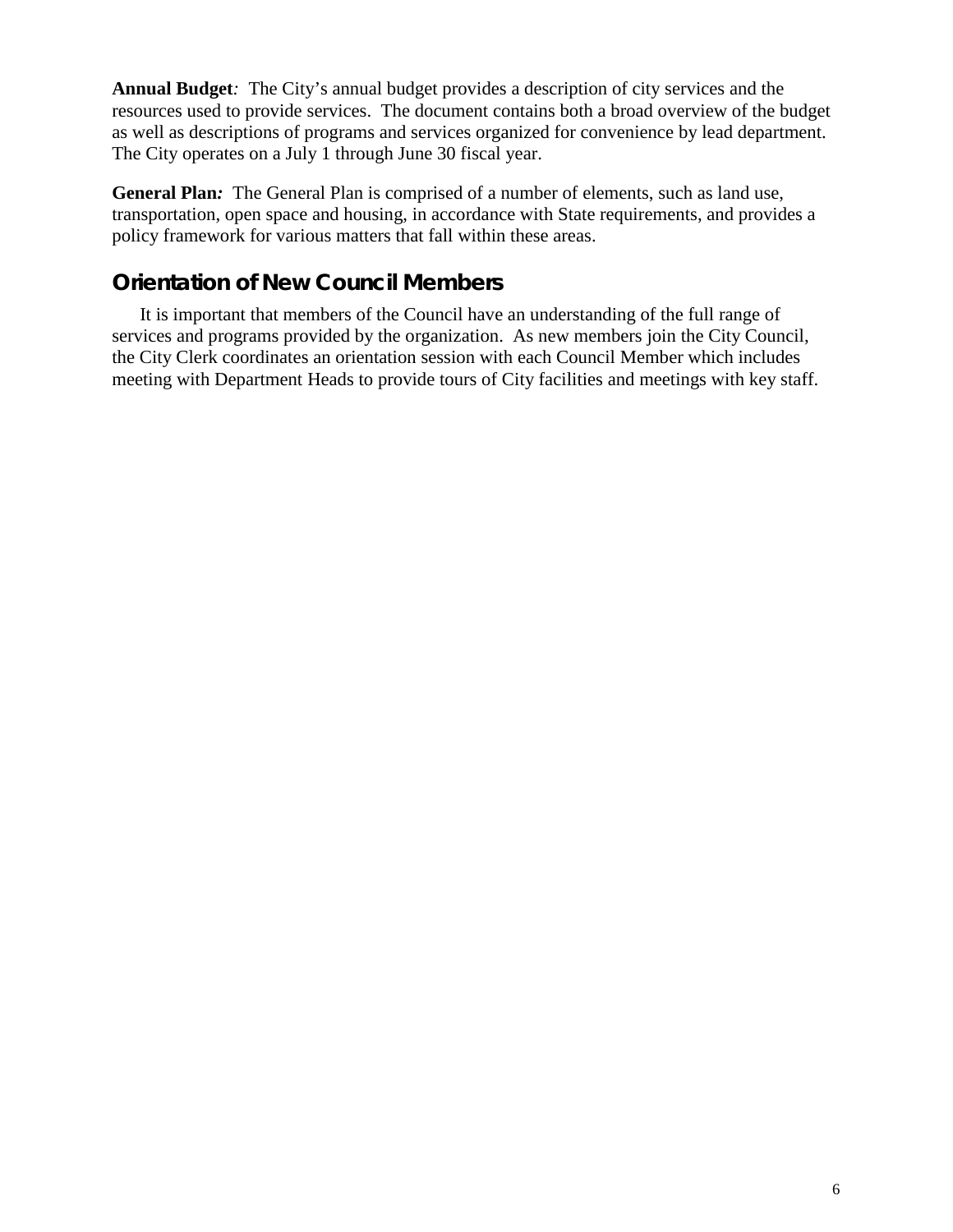# Sanger City Council: Powers and Responsibilities

## **City Council Generally**

The powers of a city council in California to establish policy are quite broad. Essentially, councils may undertake any action related to city affairs other than those forbidden or preempted by state or federal law. Specifically, *the Council shall have the power, in the name of the city, to do and perform all acts and things appropriate to a municipal corporation and the general welfare of its inhabitants and which are not specifically forbidden by the Constitution and laws of the State of California (California Government Code).*

It is important to note that the Council acts as a body. No member has any extraordinary powers beyond those of other members. While the Mayor and Mayor Pro Tem have some additional ceremonial and administrative responsibilities as described below, in the establishment of policies, voting and in other significant areas, all members are equal. It is also important to note that policy is established by at least a majority vote of the Council. While individual members may disagree with decisions of the majority, a decision of the majority does bind the Council to a course of action. In turn, it is staff's responsibility to ensure the policy of the Council is upheld. Actions of staff to pursue the policy direction established by a majority of Council do not reflect any bias against Council Members who held a minority opinion on an issue.

Limitations are imposed on a Council Member's ability to serve on appointed boards of the city. State law expresses that no member of the Council shall serve as a voting member of any city board, committee, or commission, whether composed of citizen volunteers, city employees, or a combination of both. This is not construed as prohibiting members of the Council from serving on committees or subcommittees of the Council itself, or of agencies representing other levels of government. In fact, Council Members often participate and provide leadership in regional and state programs and meetings. Council Members are strongly encouraged to report to the Council on matters discussed at subcommittees and other regional or state board/agency/group activities in which they have been involved.

### **Role of Mayor & Mayor Pro Tem**

Mayor: The Mayor shall be elected or appointed as provided in the Municipal Code, specifically Measure "L", and state law. The Mayor shall be a member of the Council and shall have all the powers of a Council Member. The Mayor shall be the presiding officer at all Council meetings and shall have the powers and duties prescribed for the Mayor in the Municipal Code and state law. As such, the Mayor shall be the chief spokesperson for the City, representing the City at all ceremonial events and functions, and shall issue all ceremonial proclamations, certificates, and awards.

The Mayor, unless unavailable, shall sign all ordinances, and other documents that have been adopted by the City Council and require an official signature; except when the City Manager has been authorized by Council action to sign documents. In the event the Mayor is unavailable, the Mayor Pro Tem's signature may be used.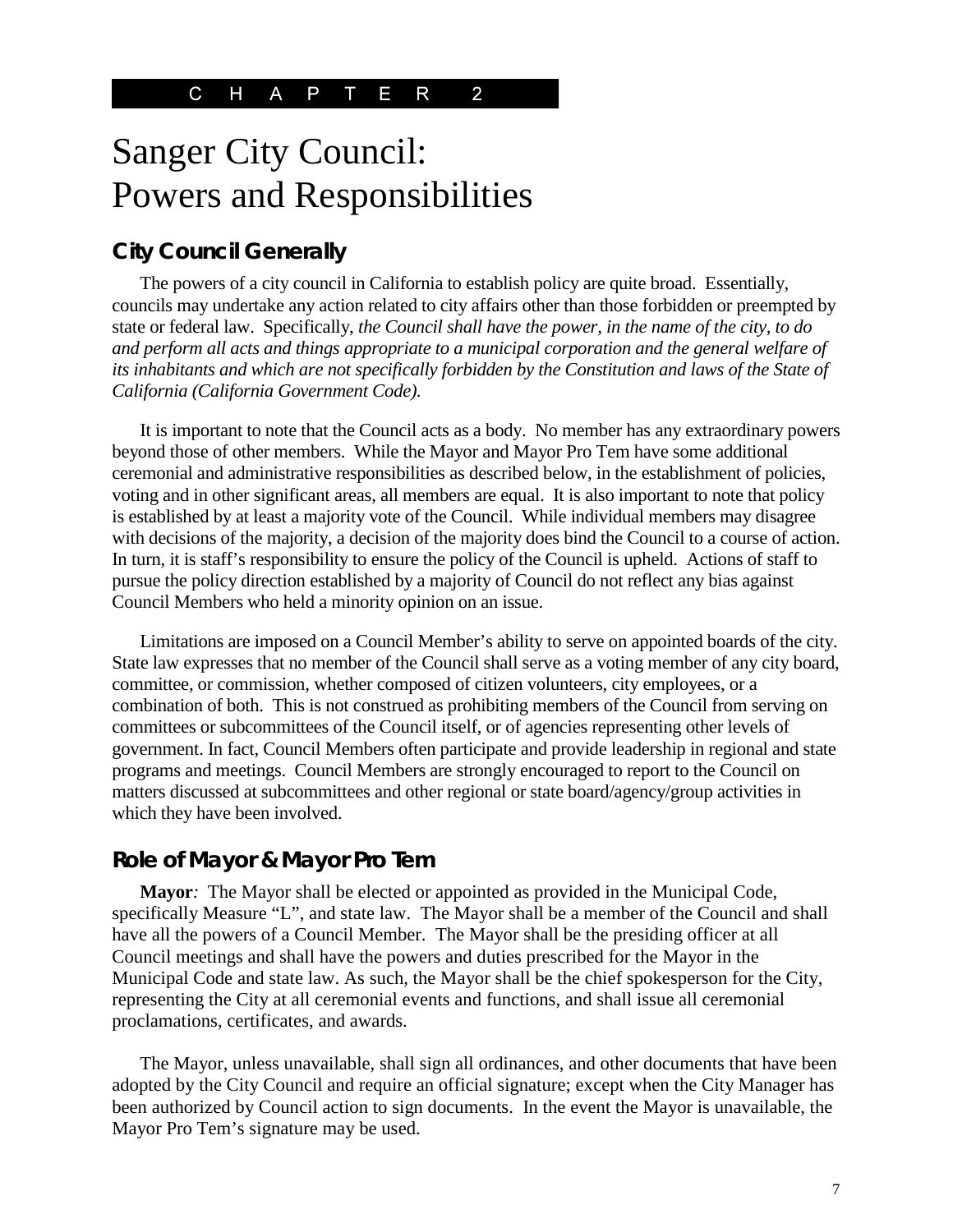The Mayor and Mayor Pro Tem shall consult and coordinate with the City Manager in the development of agendas for meetings of the City Council. The scope of such review focuses on the timing of business items and the volume of business that can be considered at any one meeting. Such review does not allow for a unilateral unlimited delay of items to be considered by the Council or the introduction of new items not otherwise part of the Council's identified priorities or staff's work plan. Should any significant disagreement arise regarding the scheduling of items, these matters are to be resolved by the full City Council. The staff maintains a "tentative" Agenda Forecast that establishes when matters will likely be considered at future meetings.

**Mayor Pro Tem***:* The Mayor Pro Tem shall be elected by the Council to a two year term and serve at the pleasure of the Council. The Mayor Pro Tem shall perform the duties of the Mayor whenever the Mayor is absent or is unable to perform such duties.

### **Appointment of City Manager, City Attorney**

The City Council appoints two positions within the city organization: the City Manager and City Attorney. Both positions serve at the will of the City Council. The City Manager is an employee of the City and has an employment agreement that specifies certain terms of employment. The City Manager is responsible for all other personnel appointments within the City. The City contracts with an outside law firm for city attorney services.

## **Appointment of Advisory Bodies**

The city has a number of standing advisory bodies. Article IV of the Municipal Code contains adopted policy on the appointment, roles and responsibilities of the various Commissions and Committees. These procedures apply to all appointments and reappointments to standing advisory bodies.

In addition, resident committees and task forces are occasionally appointed by the City Council to address issues of interest. A task force or other ad hoc body is a body created by Council for a specific task. Council subcommittees, when used, are to help the Council do its job. Committees ordinarily will assist the Council by preparing policy alternatives and implications for Council deliberation. Council subcommittees will normally not have direct dealings with staff operations. Council subcommittees may not speak or act for the Council. Subcommittees will be used sparingly and ordinarily in an ad hoc capacity. This policy applies to any group that is formed by Council action, whether or not it is called a subcommittee. Unless otherwise stated, a subcommittee ceases to exist as soon as its task is complete. The Council may assign, and specify the role of, one or two Council Members to the task force (if more, it becomes a defacto Council meeting).Unless otherwise specified, Council Members have all the rights, and only the rights, of ordinary citizens with respect to task forces and other ad hoc bodies.

Note that both appointed advisory bodies and ad hoc committees are usually subject to the open meetings laws commonly known as the Brown Act. There is one exception to subcommittees being subject to the Brown Act: ad hoc advisory committees consisting of less than a quorum of members of the governing body and with the following conditions: (1) the committee must be purely an advisory committee with no decision making authority; (2) the committee must be composed solely of less than a quorum of members of the governing body; (3) the committee must not have continuing subject matter jurisdiction; and (4) the committee must not have a meeting schedule fixed by formal action of the governing body.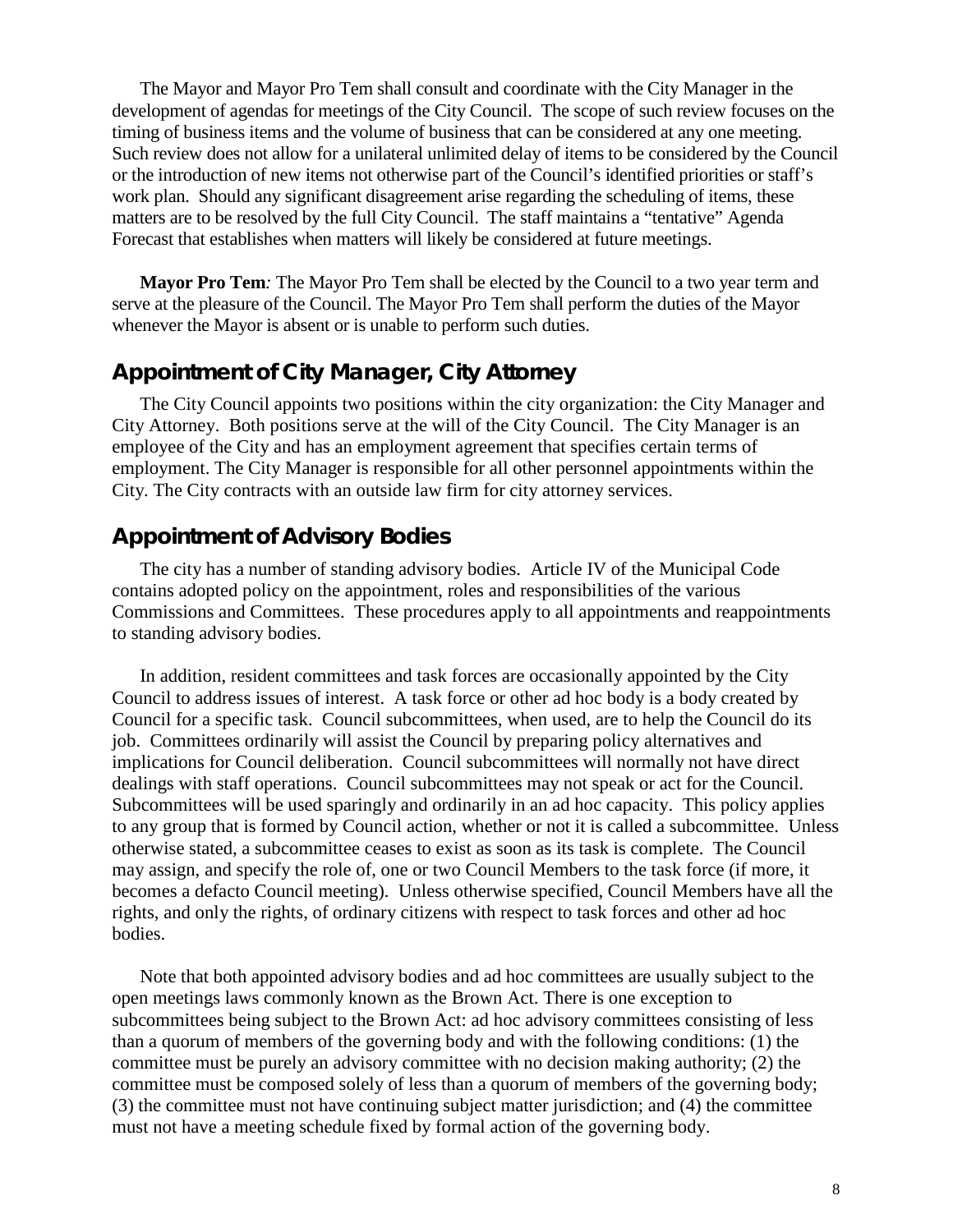## **Council Relationship with Advisory Bodies**

The City Council has determined that Council Members should not lobby commissioners/committee members for particular votes. However, Council Members may attend meetings as residents and request that commissioners/committee members consider certain issues during their deliberations or in unusual instances as Council Members to reflect the views of the Council as a body.

Council Members choosing to attend commission or committee meetings should be sensitive to the fact that they are not participating members of the body. Council Members have the rights, and only the rights, of ordinary citizens with respect to Commissions – including the right to write to and speak to the Commission during public comment periods.

#### **Role of Commission/Committee Liaison**

Members of the Council are assigned to serve in a liaison capacity with one or more city commissions and/or committees. The purpose of the liaison assignment is to facilitate communication between the City Council and the advisory body. The liaison also helps to increase the Council's familiarity with the membership, programs and issues of the advisory body. In fulfilling their liaison assignment, members may elect to attend commission/committee meetings periodically to observe the activities of the advisory body or simply maintain communication with the commission/committee chair on a regular basis.

Members should be sensitive to the fact that they are not participating members of the commission/committee, but are there rather to create a linkage between the City Council and commission/committee. In interacting with commissions/committees, Council Members are to reflect the views of the Council as a body. Being a commission liaison bestows no special right with respect to commission business.

Typically, commission/committee liaison positons are assigned to annual terms beginning in January. The Mayor will ask Council Members which liaison assignments they desire and will submit recommendations to the full Council regarding the various committees, boards, and commissions which City Council Members will represent as a liaison. In the rare instance where more than one Council Member wishes to be the appointed liaison to a particular commission, a vote of the Council will be taken to confirm appointments.

Additionally, members of the Council are assigned to serve as representatives or designees to outside agencies and boards.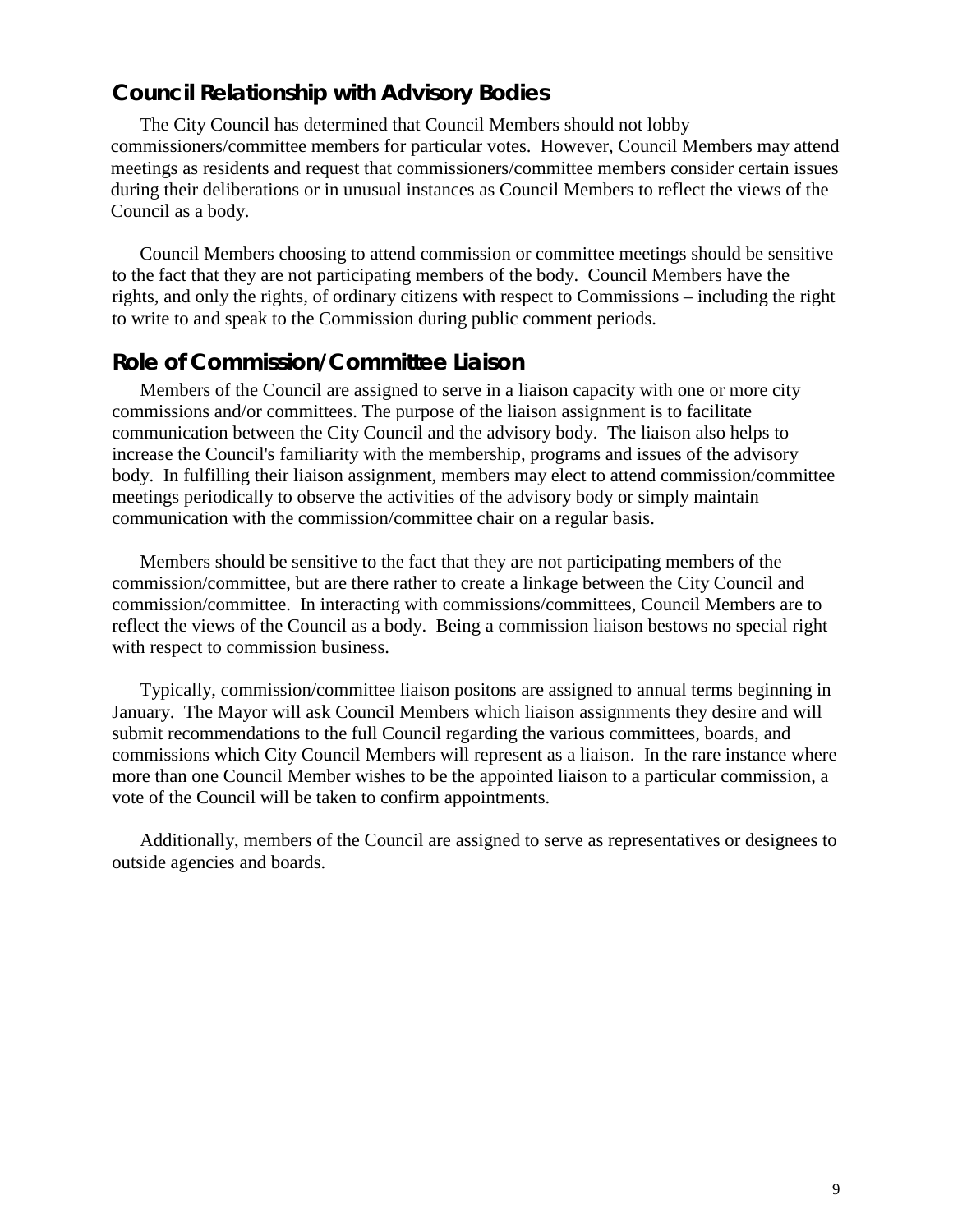# City Council Meetings

### **General Procedures**

By resolution, the City Council adopts this document as a modified version of Roberts Rules of Order.

**Presiding Officer**: The Mayor is the presiding officer and acts as chair at Council meetings. In the absence or incapacity of the Mayor, the Mayor Pro Tem serves as presiding officer. In the absence of both, the Council Members present shall elect a Presiding Officer for that meeting.

**Seating arrangement of the Council***:* The Mayor Pro Tem is seated immediately next to the Mayor. The Mayor, with the approval of individual Council Members, shall establish the seating arrangement for regular Council meetings.

**Quorum***:* Three-fifths of the Council Members constitute a quorum for the transaction of Council business. If a quorum is not in attendance, those attending will be named in the minutes. They shall reschedule the meeting to a later set time. If there are repeated absences by Council Members, those members in attendance may adjourn from day to day and/or institute proceedings to compel attendance of the absent Council Member as prescribed by law.

**Council Member Attendance:** In accordance with the Municipal Code, members of the City Council are expected to attend all meetings. If a Council Member is absent from one-half or more of a Council meeting, as measured by the time duration of that meeting, then the Council Member will be considered to have been absent from that entire meeting.

In accordance with the Municipal Code, the following provisions apply to members of the City Council whose terms of office began on or after December 18, 2011:

Any Council Member who does not attend all regular City Council meetings held in any month shall receive, as salary for his or her services for that month, an amount not greater than the maximum amount allowed per month (\$300) divided by the number of regular meetings held during the month and multiplied by the number of council meetings the member actually attended.

Additionally, if a Council Member has unexcused absences from three (3) consecutive regular meetings or half or more of all regular meetings held in a given calendar quarter of the calendar year, then the City Council may declare the absent Member's seat abandoned and vacant. An absence will be considered unexcused unless the City Council finds that at the time of the absence the Council Member was performing services for the city, was ill or on sequestered jury duty or the absence was due to a hardship deemed acceptable by the City Council.

**City Manager Attendance:** The City Manager shall attend all meetings of the Council unless excused. In his/her absence, the City Manager shall designate a substitute. The City Manager may make recommendations and shall have the right to take part in all discussion of the Council when recognized by the Mayor to do so, but shall have no vote.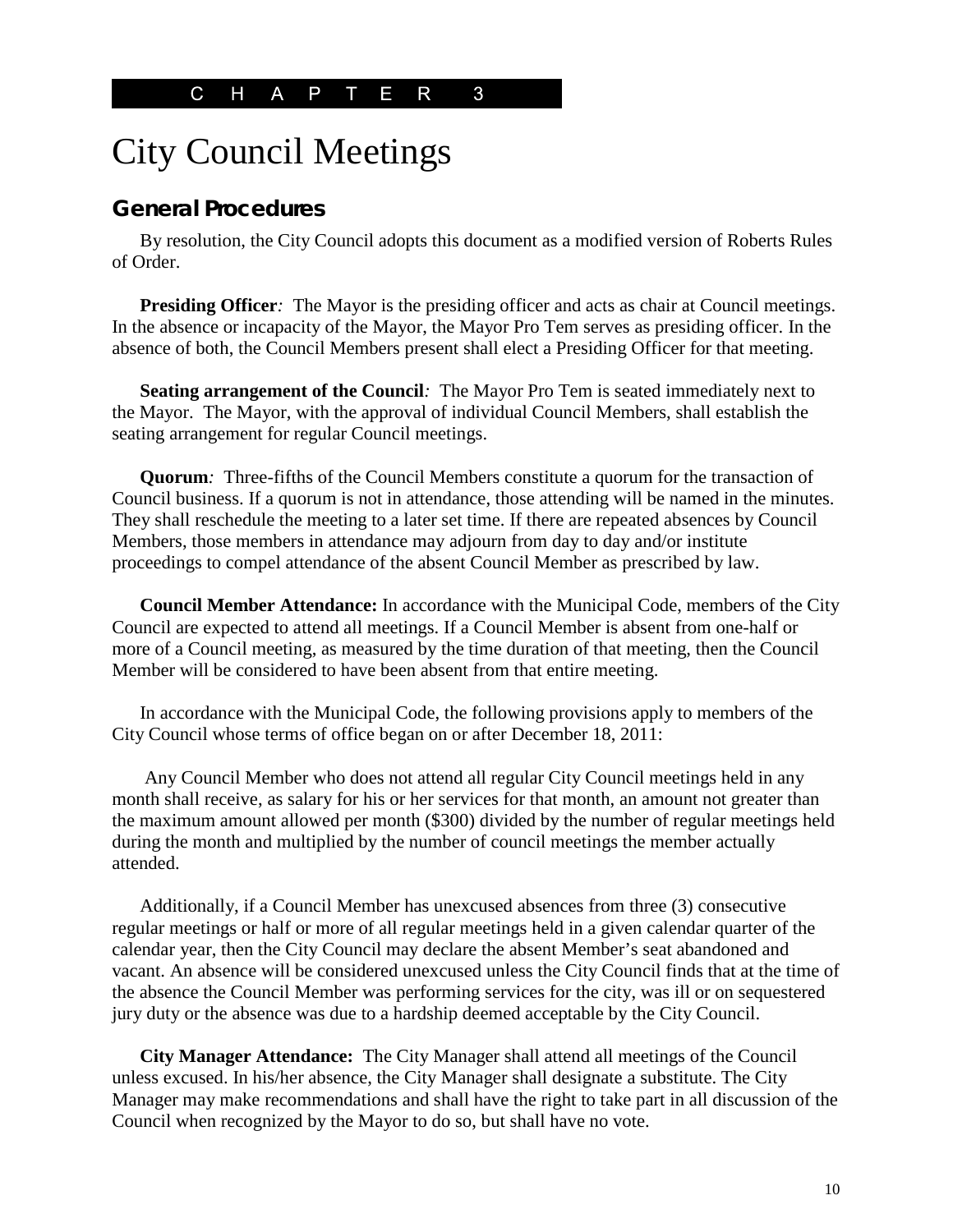**City Attorney Attendance:** The City Attorney shall attend all meetings of the Council unless excused. In his/her absence, the City Attorney shall designate a substitute. The City Attorney shall give opinions, either written or oral, on questions of law and shall act as the Council's parliamentarian.

**City Clerk Attendance:** The City Clerk shall attend all meetings of the Council unless excused. In his/her absence, the City Manager shall designate the Deputy City Clerk as the substitute. The City Clerk shall prepare and post the agenda, record, prepare and maintain the official record of the Council, and perform other related duties as prescribed by the Council and/or City Manager.

**Department Heads/Employee Attendance:** Department Heads and City employees, as directed by the City Manager, shall attend Council meetings.

**Media Attendance:** In accordance with the Brown Act, all meetings of the City Council and City Boards/Commissions (except closed sessions as authorized by State law) shall be open to the media, and may be recorded and/or broadcast by tape, radio, television or photography, provided that the manner in which such recording or broadcast is made does not unreasonably disrupt the meeting.

**Minutes of Proceedings:** An account of all public proceedings of the City Council shall be recorded by the City Clerk and entered into official minute books of the Council. The minutes shall publicly report any action taken and the vote or abstention on that action of each member present for the action. The minutes shall be available for inspection by the public.

**Right of Floor:** A member desiring to speak shall first be recognized by the Mayor and shall confine his/her remarks to the subject under consideration.

**Preservation of Order:** The Mayor shall preserve strict order and decorum, and except for matters raised by members of the public during the Public Forum, shall confine debate to the item under discussion.

**Point of Order:** The Mayor shall determine all points of order, subject to the right of any member to appeal the decision to the full Council. If an appeal is taken, the question to the Council shall be: "Shall the decision of the Mayor be sustained?"

**Rules of Order:** Except in cases of conflict with these Rules or the Brown Act, the current official edition of Robert's Rules of Order shall govern the proceedings of the City Council.

**Motion and Vote to be Stated:** The Mayor, or a Council Member designated by the Mayor, shall state any motion submitted for a vote, and the Mayor shall announce the result of all votes. A roll call vote shall be taken by the City Clerk upon the request of any Council Member.

**No Secret Ballots or Voting:** Except as otherwise allowed by the Brown Act, all votes shall be conducted in public and the Council shall not take any action by secret ballot, whether preliminary or final. All actions of the Council require at least three (3) affirmative votes.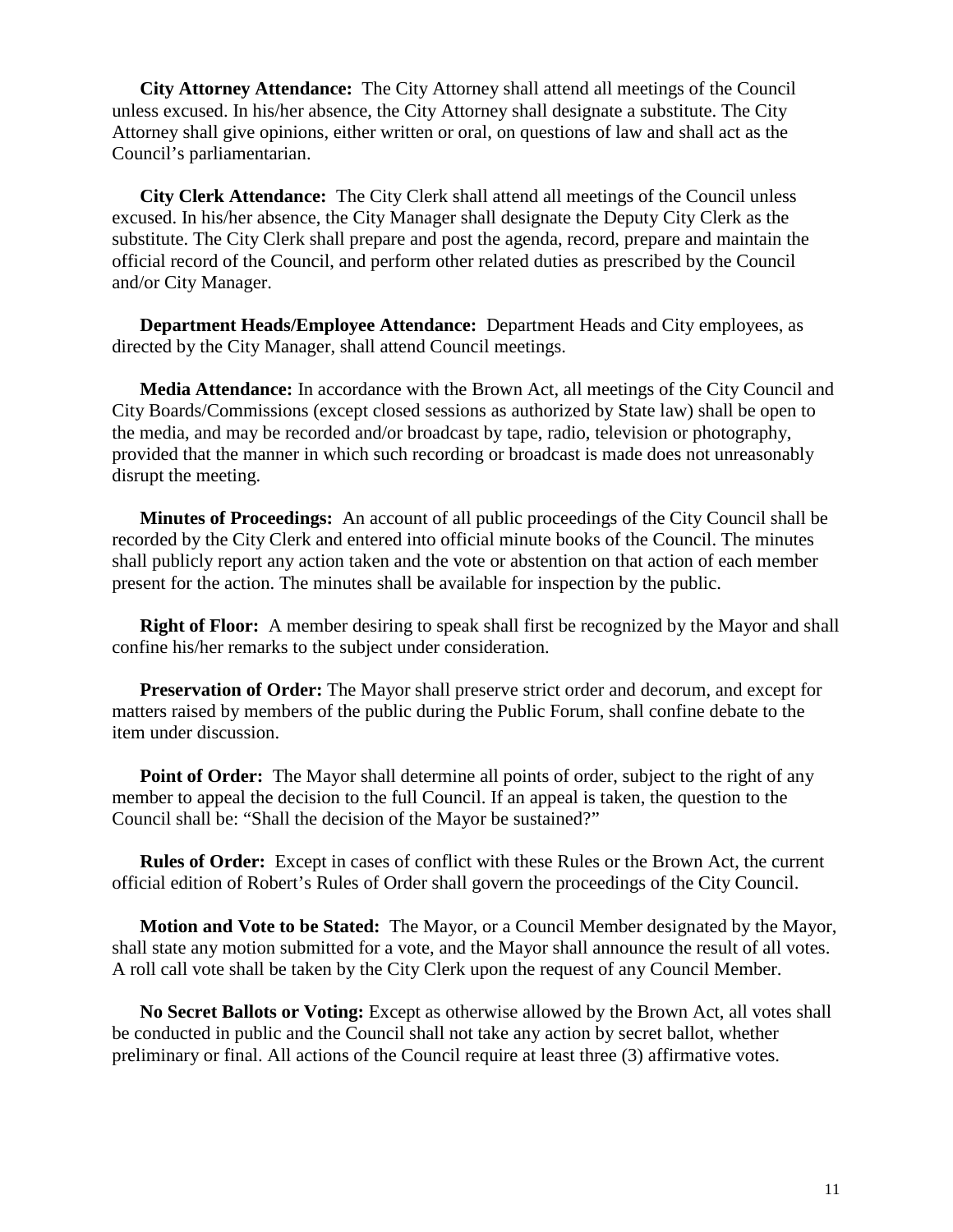### **Meeting Schedule**

All meetings of the City Council (except closed sessions authorized by State law) shall be open to the public. No member of the public shall be required, as a condition to attendance at a Council meeting, to register his or her name, to provide other information, to complete a questionnaire, or otherwise to fulfill any other condition precedent to his/her attendance.

Regular meetings are usually held in the Council Chambers,  $17007<sup>th</sup>$  Street, on the first and third Thursdays of the month. Typically, closed sessions convene at 6 p.m. and regular sessions convene at 7 p.m. The City will schedule Town Hall meetings from time to time during the year.

No Council meeting will typically be held in the event that a regular meeting of the Council falls on a legal holiday. Other meetings throughout the year may be cancelled as well. Council Members should inform the City Manager's executive assistant as soon as possible if they intend to be out of town on a set meeting date. As permitted by the Brown Act, arrangements may be made in order for Council Members to remotely participate in Council meetings by telephone conference call when out of town provided that all requirements of the Brown Act regarding teleconferencing are met. Though the Brown Act permits meetings to be held by teleconferencing, it should only be utilized when extraordinary circumstances exist.

#### **Special Meetings**

Special meetings may be called by the Mayor or by a majority of the City Council, in accordance with the Brown Act. The call for a special meeting shall specify the date, place, and time of the meeting, and all items of business to be considered. At least twenty-four (24) hours written notice of the special meeting shall be delivered to and received by all Council Members, to each local newspaper of general circulation, and to each radio and television station that requested such notice in writing. The notice of special meeting shall also be posted at the front entrance of City Hall, and a copy thereof shall be sent to the Public Library. Only those matters specified in the call for the special meeting may be discussed at the meeting. Every notice of a special meeting at which action is proposed to be taken on an item shall provide an opportunity for members of the public to address the Council directly on that item before action is taken.

#### **Adjourned Meetings**

Any meeting of the City Council may be adjourned to a later date, place, and time, provided that no adjournment is for a period beyond the next regular meeting. The Clerk shall conspicuously post the notice or order of adjournment at the front entrance of City Hall and send a copy thereof to the Public Library within 24 hours of adjournment of the meeting.

#### **Development of Agenda**

Staff will provide a yearly meeting calendar identifying meeting dates and to aid members and staff with planning and scheduling.

Agenda items shall be presented in accordance with the overarching goals set forth in the City's Strategic Plan and the priorities established thereby, including items for action or discussion requested by members of the Council. All agenda items must be within the subject matter jurisdiction of the City.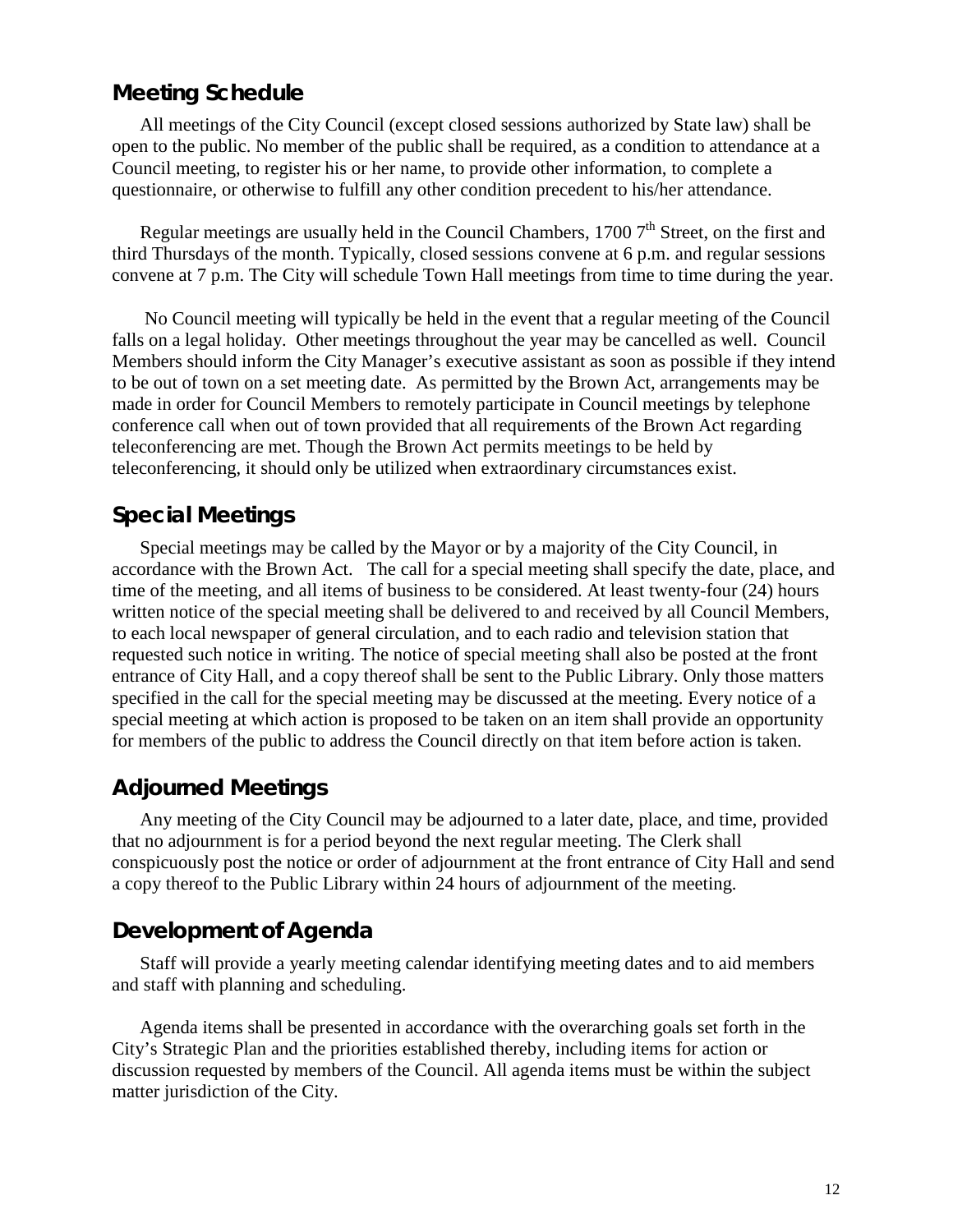A draft of the agenda for each Council meeting shall be prepared by the City Clerk under the direction of the City Manager. The final agenda shall be posted and delivered to the Mayor and Council Members no later than 6:00 p.m. on the Monday preceding the Thursday meeting.

Any agenda item not in compliance with the procedures established herein is subject to being removed from the Agenda by the Council.

City Council meetings shall end, as appropriate, by no later than 10:00 p.m. At 10:00 p.m., the City Council will vote to either proceed with the meeting or carry the remaining items over to the following City Council meeting.

Given this agenda development schedule, it is extremely difficult when Council requests at a Thursday meeting that a report be prepared for consideration the following regular meeting. Preparation of an agenda item which includes vetting by the City Manager, Finance Director and City Attorney takes a considerable amount of time. Complex reports, of course, will require even greater time to prepare. As such, new agenda items requested by Council will be brought back to Council no less than two council meetings later. Among other considerations, the ability to schedule new agenda items depends on, the nature of the item itself, other agenda subjects that are already scheduled, and the amount of time available in a Council meeting. On occasion there will be an item of an extraordinary nature necessitating quick resolution. If possible, staff will strive to bring that item back to Council as soon as possible.

#### **Placing Items on Agenda**

**City Council**: At a City Council meeting, a majority of the Council may direct that items be placed on a future meeting agenda. Such direction will be made during the part of a Regular Meeting Agenda called "Matters Initiated by Council Members" or at a Special Meeting. The City Manager in consultation with the City Attorney will determine whether an item requested by the Council requires that other procedures be followed prior to placement on the agenda. For example, some action items require a notice of public hearing by publication or consideration by the Planning Commission. The City Manager will advise the Council of such requirements and place the item on the Agenda when such requirements have been met.

**Members of the Public:** Requests by members of the public for placement of an item on the Agenda shall be referred to the City Manager, who shall determine if and when such matters shall be placed on the Agenda.

**Emergency and Subsequent Need Items**: Emergency and subsequent need items may be added to an agenda only in accordance with state law. Emergency items are only those matters affecting public health or safety such as work stoppages, disasters and other severe emergencies. Adding an emergency item requires a majority vote. Emergency items are very rare. After the agenda is posted an item (subsequent need) arises that requires Council action. Subsequent need items may be added to the agenda only if the Council makes findings that (1) the need to consider the item arose after the posting of the agenda; and, (2) there is a need to take immediate action at this meeting of the City Council. These findings must be approved by two-thirds (2/3) vote; if less than five members of Council are present, the findings require a unanimous vote of those present.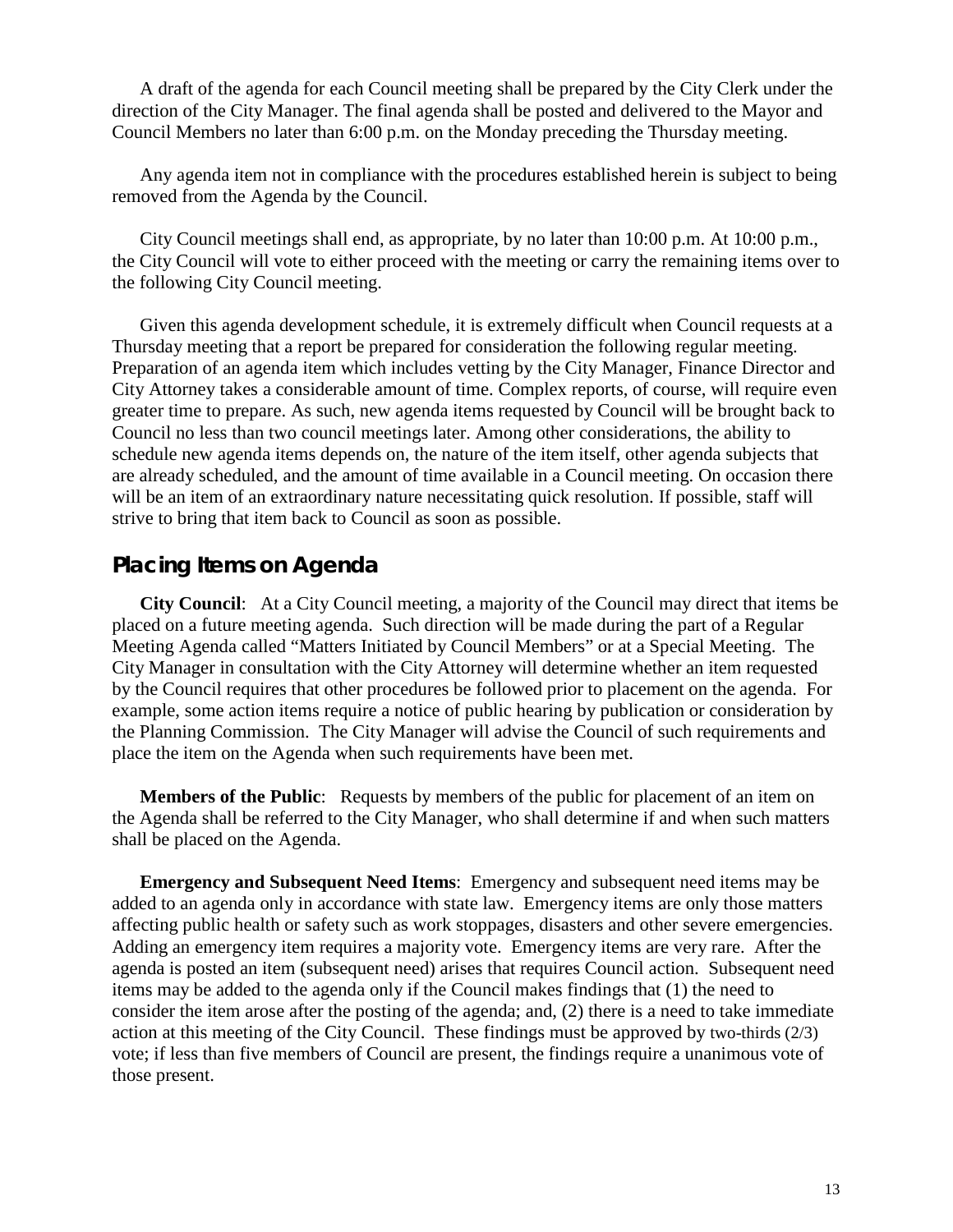## **Notification and Advertising**

The City attempts to well publicize matters of significant neighborhood or community public interest that appear on a City Council agenda, as well as all matters where advertising is required by law. Advertisements and notifications are intended to inform all interested individuals.

The City Clerk shall post the agenda at the front entrance of Sanger City Hall and send a copy thereof to the Public Library at least 72 hours before any regular meeting. The agenda shall specify the time, date, and location of the meeting, and contain a brief description of each item of business to be transacted or discussed at the meeting, including closed session items, and any other information required by law.

## **Order of Business**

The order of the agenda is as follows:

- 1. At 6:00 pm, the Council will convene, with a public Call to Order, Roll Call, and Public Forum regarding Closed Session agenda items. The Council will then adjourn to Closed Session. If any Closed Session agenda item has not been completed in the time allotted, then the Council may carry it over to a later time during the meeting, and/or to another regular or special meeting of the Council.
- 2. If time allows, Council Members may meet and greet members of the public from approximately  $6:30 - 7:00$  p.m.
- 3. At 7:00 p.m., the Council will reconvene in Open Session, with a public Call to Order, Roll Call, Pledge of Allegiance, and Invocation.
- 4. The City Attorney and/or City Manager will announce any reportable Closed Session actions.
- 5. The Council will then consider Agenda approval: additions, deletions, modifications. At the discretion of the Mayor, the order of agenda items can be re-arranged.
- 6. The Council will next consider Ceremonial Matters: Proclamations, Presentations, Awards, Guest Introductions, and Ceremonial Resolutions.
- 7. Workshops (as needed).
- 8. Commission/Committee Reports (as needed).
- 9. Public Forum (Open).
- 10. The Council will next consider the Consent Calendar.
- 11. The Council will next hold any listed Public Hearings.
- 12. The Council will next consider Department Reports.
- 13. City Manager/Staff Communications.
- 14. Matters initiated by Council Members.
- 15. Continuation of Closed Session, if needed.
- 16. Reconvene in Public Session, if continuation of Closed Session held.
- 17. The City Attorney and/or City Manager will announce any additional reportable Closed Session actions.
- 18. Adjournment.

The following section describes the various types of meeting components

**1***.* **Closed Sessions** *(closed to the public)***:** The ability of the City Council to conduct sessions not open to the public is restricted by state law to ensure open proceedings. Certain defined circumstances exist wherein a city council may meet without the public in attendance. While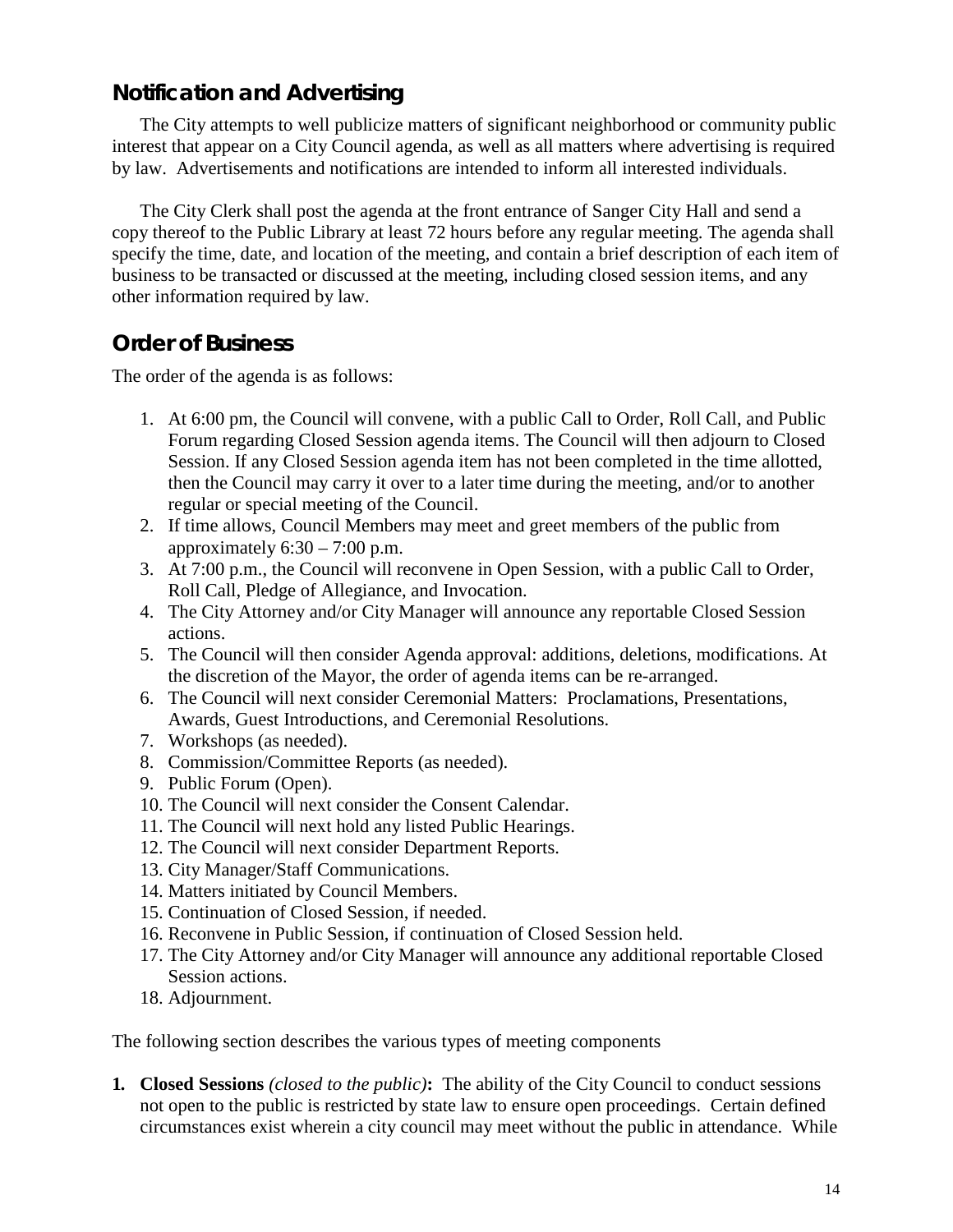the Government Code allows for various reasons permissible for closed session, some of the major reasons include:

Real Property: The purchase, sale, exchange or lease of real property with the City's negotiator; the real property and the person(s) with whom the City may negotiate must be announced in open session prior to the closed session *(Cal Govt Code 54956.8).*

Litigation: Pending or a significant exposure to litigation or the decision to initiate litigation; the litigation title must be identified in open session prior to the closed session unless the Council states that to do so would jeopardize its ability to conclude existing settlement negotiations or effectuate service of process.

Compensation: Salaries and benefits of employees; Council meets in closed session to review its position and instruct designated representatives *(Cal Govt Code §54957.6).*

Personnel: A closed session is held to discuss the appointment, employment, evaluation of performance, or dismissal of a public employee, or to hear a complaint against the employee unless the employee requests a public hearing *(Cal Govt Code §54957.6).*

It is critical to stress that there shall be no disclosure of closed session confidential information. Members of the Council, employees of the City, or anyone else present shall not disclose to any person, including affected/opposing parties, the press, or anyone else, the content or substance of any discussion which takes place in a closed session without Council direction and concurrence. Whenever possible, written reports received for closed session items will be turned in at the end of the meeting.

Typically, closed sessions will be scheduled prior to the public portions of the meeting or at the end of the meeting after public business has been concluded. This is done so public portions of the meeting are not interrupted by closed sessions. In addition, such sessions may require the attendance of special legal counsel and consultants. In an attempt to manage the costs of these professionals, it is beneficial to conduct closed sessions at a time certain. On occasion, during the course of a regular meeting, an issue arises that requires the Council to adjourn to a closed session on the advice of the City Attorney.

**2***.* **Matters Initiated by Council Members:** Provides members of the Council an opportunity to introduce matters not currently before the Council, including brief announcements and to pose questions of staff. Examples of appropriate communications would be information of general interest received from outside agencies, comments or inquiries received from the public, or announcements of interest to the public.

State law provides that Council can take action only on such matters that have been noticed at least three days (72 hours) in advance of the regular meeting, or 24 hours in the case of a special meeting, unless special circumstances are found to exist. Formal action or approval on non-agendized items is not allowed, and such items should be placed on the agenda of the next available regular meeting.

**3. Consent Calendar***:*Those items on the Council agenda that are considered to be of a routine and non-controversial nature by the City Manager are placed on the "Consent Calendar." These items shall be approved, adopted, accepted, etc., by one motion of the Council. Typical consent calendar items include the final reading and adoption of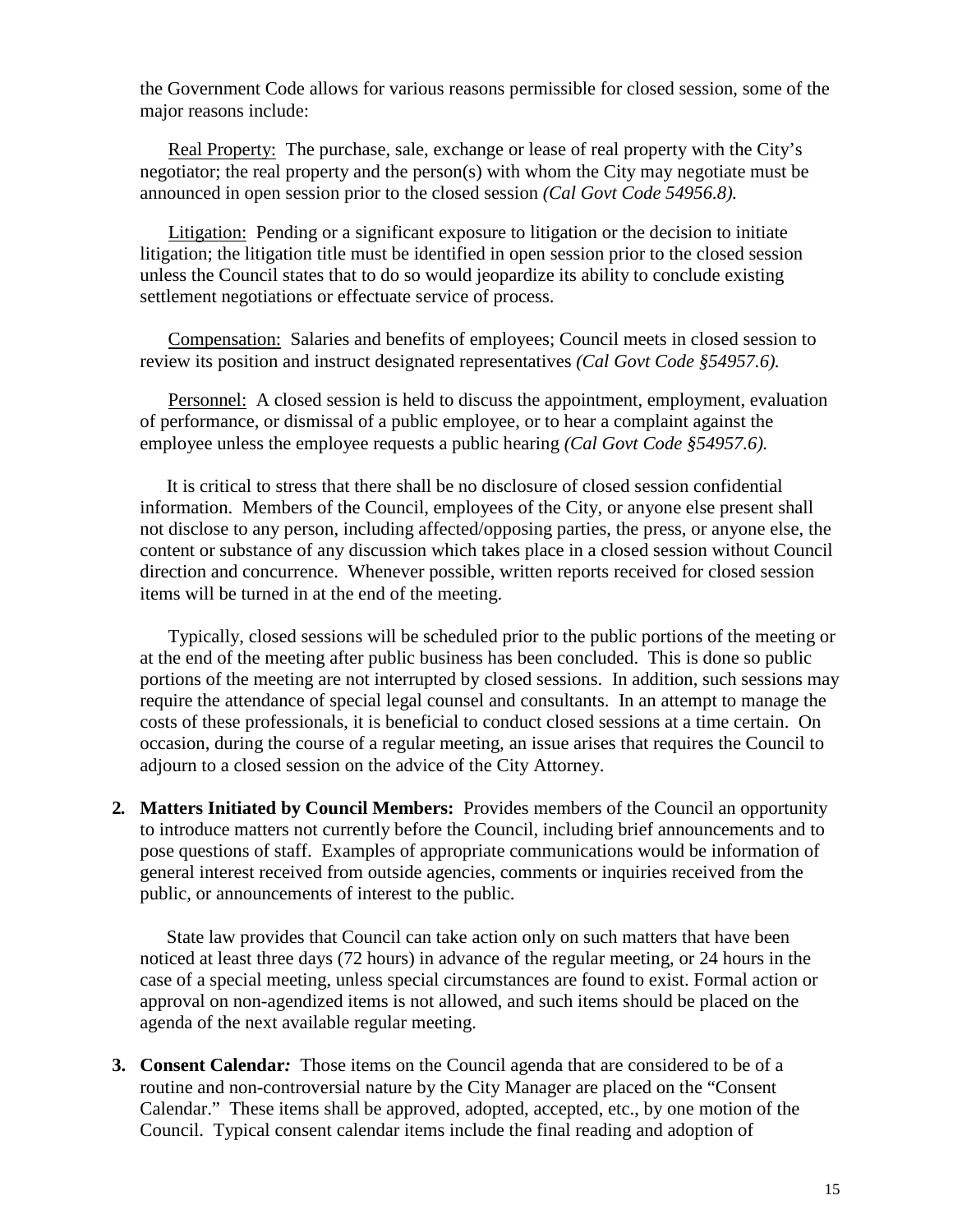ordinances, various resolutions approving agreements, awards of contracts, minor budgetary adjustments, meeting minutes, status reports, and reports of routine city operations.

Council Members may request that any item listed under "Consent Calendar" be removed from the Consent Calendar, and Council will then take action separately on this item. A member of the public may request that an item listed under "Consent Calendar" be removed and Council action taken separately on the item; the City Council must concur with such a request. Items that are removed ("pulled") by members of the Council for discussion will typically be heard after other Consent Calendar items are approved unless the majority of Council chooses an earlier or later time.

Council Members are encouraged to contact the City Manager's office prior to 12:00 noon on the day of a Council meeting day to provide notification of items to be removed from the Consent Calendar. This practice allows the City Manager to notify staff that may need to be present to respond to removed items.

**4. Public Comment:** During the Public Forum portion of the meeting, any person may address the Council on any item of interest to the public, provided that the item is within the subject matter of the jurisdiction of the Council and is not otherwise on the agenda. Except as allowed by the Brown Act, no action shall be taken by the Council on any item not on the agenda.

 When written materials are presented, they should be submitted to the City Clerk for distribution and record keeping. Comments are typically limited to three minutes per speaker so that all have an opportunity to address the Council.

Before any item is opened for public comment, the Mayor may inquire as to the number of persons wishing to address the Council on that item. If more than five (5) persons wish to address the Council on the same side of an item, the Mayor may direct that such persons designate a limited number of speakers (the number to be determined by the Mayor based on the complexity and controversial nature of the issue) to represent that side of the issue. If such persons fail or refuse to designate representative speakers, the Mayor may do so for them. The representative speakers shall be limited to five (5) minutes, and shall be allotted sufficient time to fairly address the issue. If a speaker is being repetitious or discussing matters that are not relevant to the issue under consideration, the Mayor may limit the speaker's comments.

All remarks shall be directed to the Mayor and the Council as a body, and not to any particular Council Member, or member of staff. No person, other than members of the Council and the person having the floor shall be permitted to enter into the discussion unless requested by the Mayor to speak. No member of the public shall direct questions to Council Members individually, or to members of staff, except through the Mayor.

Persons making impertinent or slanderous remarks, or who become boisterous so as to disrupt the meeting, may be requested by the Mayor to leave. The Mayor shall discourage demonstrations before the Council, such as applauding or "booing." Upon instructions by the Mayor, a police officer may be called for the purpose of removing any person who, in the Mayor's judgment, is disrupting the meeting. Persons ejected for disrupting Council meetings shall be subject to prosecution for violation of Penal Code Section 403 and/or the Brown Act.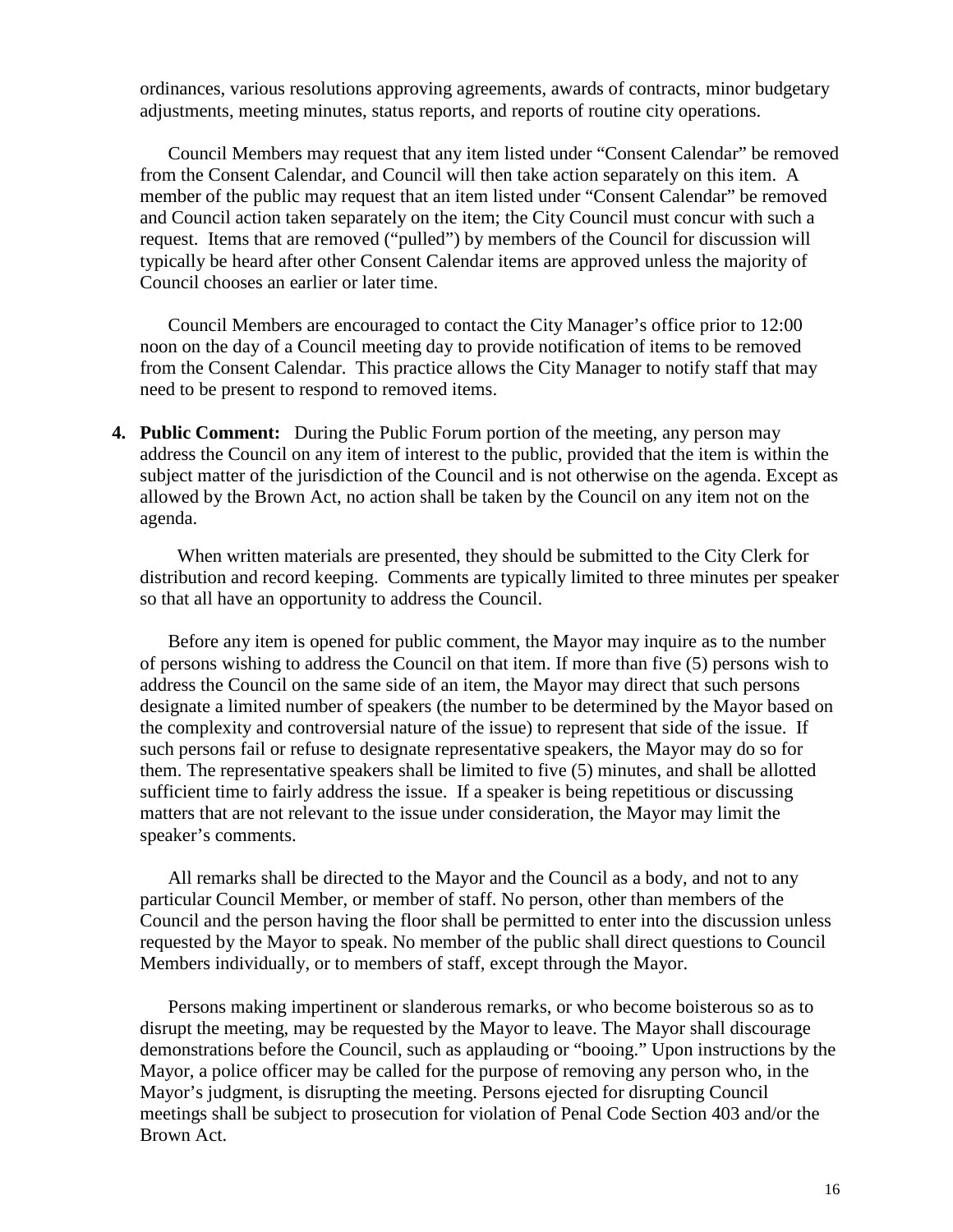Any person may submit written comments to the Council through the City Clerk or City Manager's Office, and request that members of the Council receive copies of such materials in the agenda packet, provided that such materials are received in sufficient time to be included for distribution in the agenda packet. Otherwise, such materials shall be distributed prior to or at the meeting during which the subject matter will be considered. The Clerk shall charge for the cost of reproducing copies of such written materials if they are in excess of three (3) pages.

Videos, PowerPoint or similar presentations may accompany in-person testimony but are subject to the same speaking time limits. Prior notice and coordination with the City Clerk is strongly encouraged and the Mayor reserves the privilege to limit such requests as necessary for the effective conduct of the meeting. Speakers are to address their comments to the City Council from the podium.

Public comment on regular business items normally follows staff's presentation of the staff report, clarifying questions from Council Members as necessary and appropriate.

**5. Public Hearing:** In the case of public hearings, once the Council has voted to close the hearing, no member of the public shall be permitted to address the Council or the staff from the audience, except at the discretion of the presiding officer (Mayor).

Procedures regarding public hearings are as follows:

**Introduction**. The Mayor announces the subject of the public hearing and declares the public hearing open.

#### **Staff and Written Material Presentation.**

- 1. Staff reports and other written materials included in the agenda packet are received and filed. Written comments previously submitted to staff or the Clerk (e.g. letters, protests, and the like) are noted in the record. All parties to the public hearing shall have a reasonable opportunity to review and comment on any written materials submitted to the Council before action is taken.
- 2. Oral reports are presented by staff members.
- 3. Staff responds to Council Member questions.

#### **Public Comment**

- 1. The purpose of the public comment is to provide an opportunity for the applicant and members of the public to testify in support or in opposition to the matter being heard.
- 2. The Mayor instructs members of the public:
	- a. To speak from the podium.
	- b. That repetition should be avoided.
- 3. The applicant and/or his/her representative will normally speak first. The applicant (and/or his/her representatives and witnesses), as well as any organized opposition to the matter under consideration (and their representatives and witnesses), will be limited to a total of twenty (20) minutes per side. The applicant shall also be entitled to rebuttal, not to exceed five (5) minutes. The Mayor may inquire as to the number of persons wishing to speak for or against the matter under consideration; or the Mayor may direct all persons wishing to address the Council on the item to submit written requests to speak with the Clerk. If more than five (5) persons wish to address the Council on the same side of the item, the Mayor may direct such persons to designate a limited number of speakers (the number to be determined by the Mayor based on the complexity and controversial nature of the issue) to represent that side of the issue. If such persons fail or refuse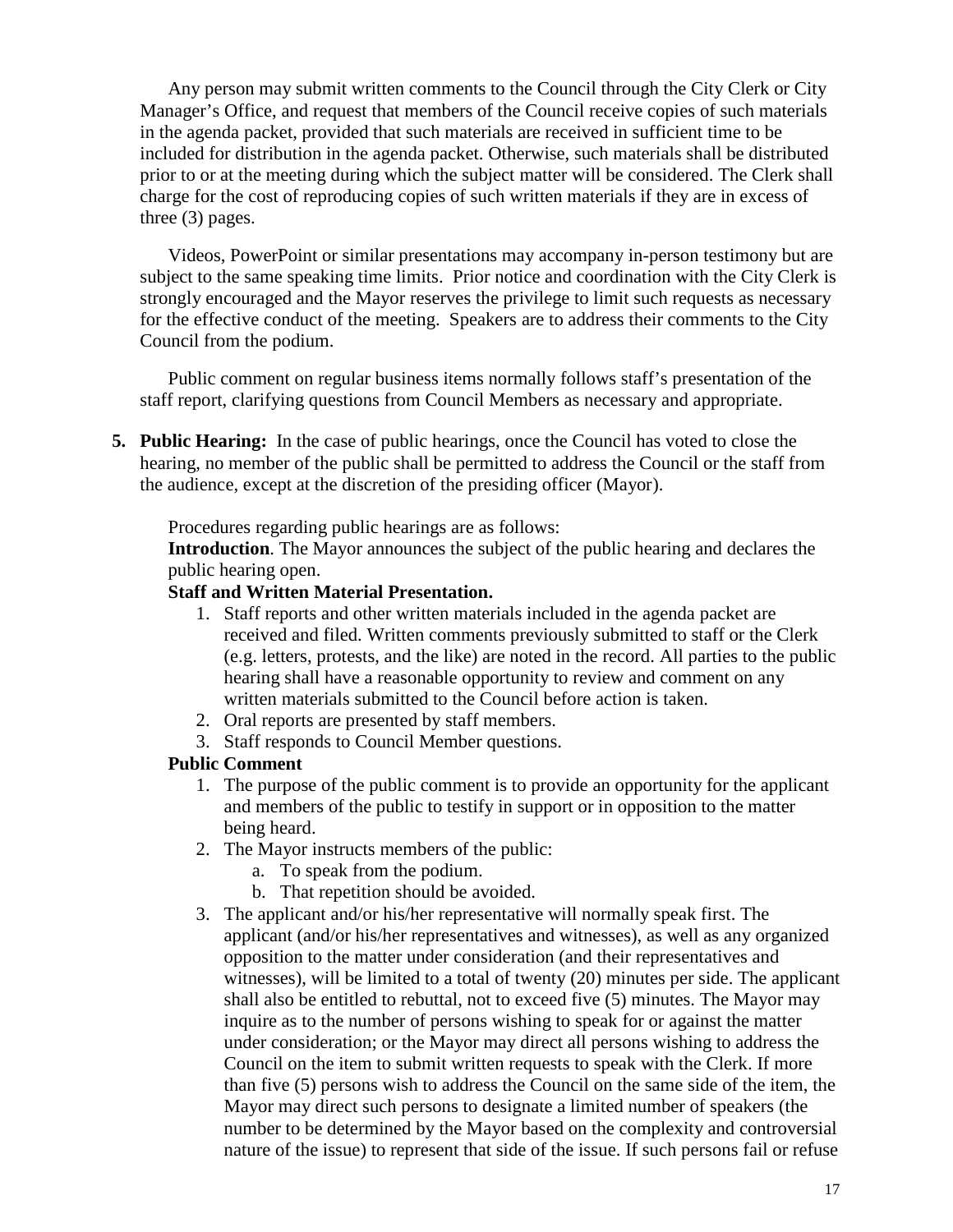to designate representative speakers, the Mayor may do so for them. In complex or controversial matters, the Mayor may extend the time limits commensurate with the amount of time reasonably necessary to present the matter fully.

**Testimony.** Testimony need not be given under oath, and cross examination of witnesses is not permitted, unless either is required by law.

#### **Council Deliberation.**

- 1. After the Mayor has determined that no other member of the public wishes to speak, or that all other speakers will be repetitious of the matters previously stated, the item shall be returned to the Council for deliberation.
- 2. Council Members make and second a motion, and then discuss the motion.
- 3. Members of the public may request permission of the Mayor to comment on the motion.
- 4. The Mayor, at his/her discretion, may allow public comment on the motion.

### **Council Action.**

- 1. The Council may continue the open public hearing to a specific date if it wishes to receive additional information (e.g., a supplemental staff report); or
- 2. The Council may:
	- a. Close the public hearing and vote on the motion on the floor;
	- b. Offer amendments or substitute motions (additional public comment on the amended or substitute motion is subject to the Mayor's discretion); or
	- c. Close the public hearing and continue the matter to a later date for decision (no additional reports or testimony may be received unless the hearing is reopened).
- **6. Department Reports:** Regular items are shown on the agenda and are normally taken in the order listed.
- **7. Commission/Committee Reports:** Commission/committee reports provide an opportunity for designated members of appointed boards to address the Council on matters of importance or to update the Council and community on studies that are underway.

## **Order of Presentation of Agenda Items**

- 1. The Mayor calls upon the City Manager to present an agenda item.
- 2. The City Manager calls upon specific City Staff for presentation.
- 3. A 'brief' overview of specific agenda item is made.
- 4. The floor is returned to the Mayor, City Staff remains standing at the podium.
- 5. The Mayor entertains questions. (This process will require each individual Council Member to move his/her microphone to indicate he/she has a question to be asked or comment to be made. The Mayor will call upon each Council Member in order, from east to west along the dais. After the Mayor closes the question/answer/comment session, City Staff return to their seats.
- 6. Council Members are not to make requests directly to City Staff. All requests will be made only through the City Manager. Requests of the Council are to be made through the Mayor.
- 7. The time allotted for public comment on both information and action agenda items is limited to three (3) minutes per person, except that the Mayor has the discretion to allow more time as circumstances warrant. Questions and/or requests are to be directed to the Mayor. Upon closing of public comment ALL questions and requests shall be addressed by the Mayor to the City Manager and/or Council as appropriate.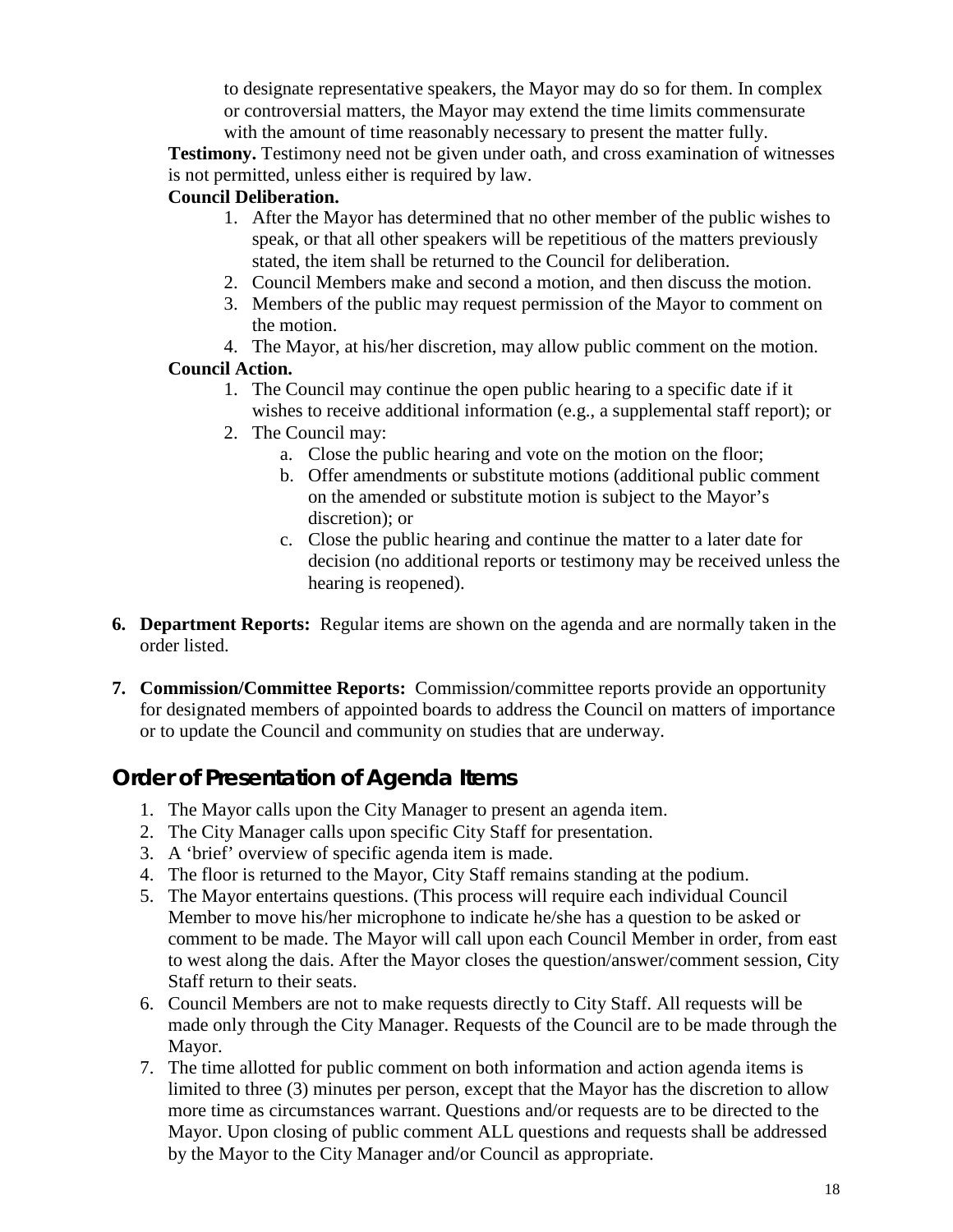- 8. The Mayor will return time to Council Members for follow-up comments/questions and/or closing remarks associated solely with the specific agenda item. Council Members may request time to speak by the moving of their microphones. The Mayor will call upon each Council Member in order, from east to west along the dais.
- 9. The Mayor to call for a motion and second based on the recommendation of City Staff and/or Council desire. The Mayor shall then call for a vote on motions properly made and seconded. The Mayor shall be in charge of making a record and/or providing said wording when requesting motion. Requests for additional wording may be entertained in the form of a motion.
- 10. If a motion fails, the Mayor may request another motion. If a question is raised and/or clarification is needed, Council Members must move their microphones in order to be recognized. Questions and/or requests shall be directed to the City Manager, not to Department Heads.
- 11. When the Council has completed its consideration of an agenda item, then the Mayor shall call the next agenda item and give the floor to the City Manager. When floor is not given to the City Manager, direction reverts back to the Mayor.

## **Ordinances, Resolutions, and Contracts**

All ordinances, resolutions, and contracts shall be approved as to form and legality by the City Attorney and as to content by the City Manager, before submission to the Council. All contracts shall be executed by the other party before submission to the City Council. The City Manager may waive this requirement.

Unless a member requests full reading, a proposed ordinance will be read by title only. An affirmative vote of at least three members of the full Council shall be necessary to adopt any ordinance. Urgency ordinances and supplemental appropriations must be adopted by at least a four-fifths (4/5) vote of the full Council.

The City Clerk will assign a number to the ordinance, and publish and post the ordinance, or a summary thereof, as required by law. Any summary must be approved by the City Attorney before it may be posted and published. The ordinance shall be filed and preserved in the City Clerk's office.

### **Discussion Rules**

To assist the City Council in the orderly discussion of items, rules are followed which represent accepted practices for the management of Council meetings.

- 1. **Interruptions**:
	- a. Once recognized, a Council Member is considered to have the floor, and another Council Member may not interrupt the speaker except to make a point of order or point of personal privilege. In such a circumstance, the Council Member holding the floor shall cease speaking until the point of order or privilege is resolved.
	- b. Upon being recognized by the Mayor, members of the staff shall hold the floor until completion of their remarks or until recognition is withdrawn by the Mayor.
- 2. **Discussion:** A Council Member should not speak more than once on a particular subject until every other Council Member has had the opportunity to speak. Council Members are encouraged to discuss items during the decision-making process and may ask the City Manager to respond when appropriate. The Mayor normally allows other members to speak first, then will give his/her views and summarize.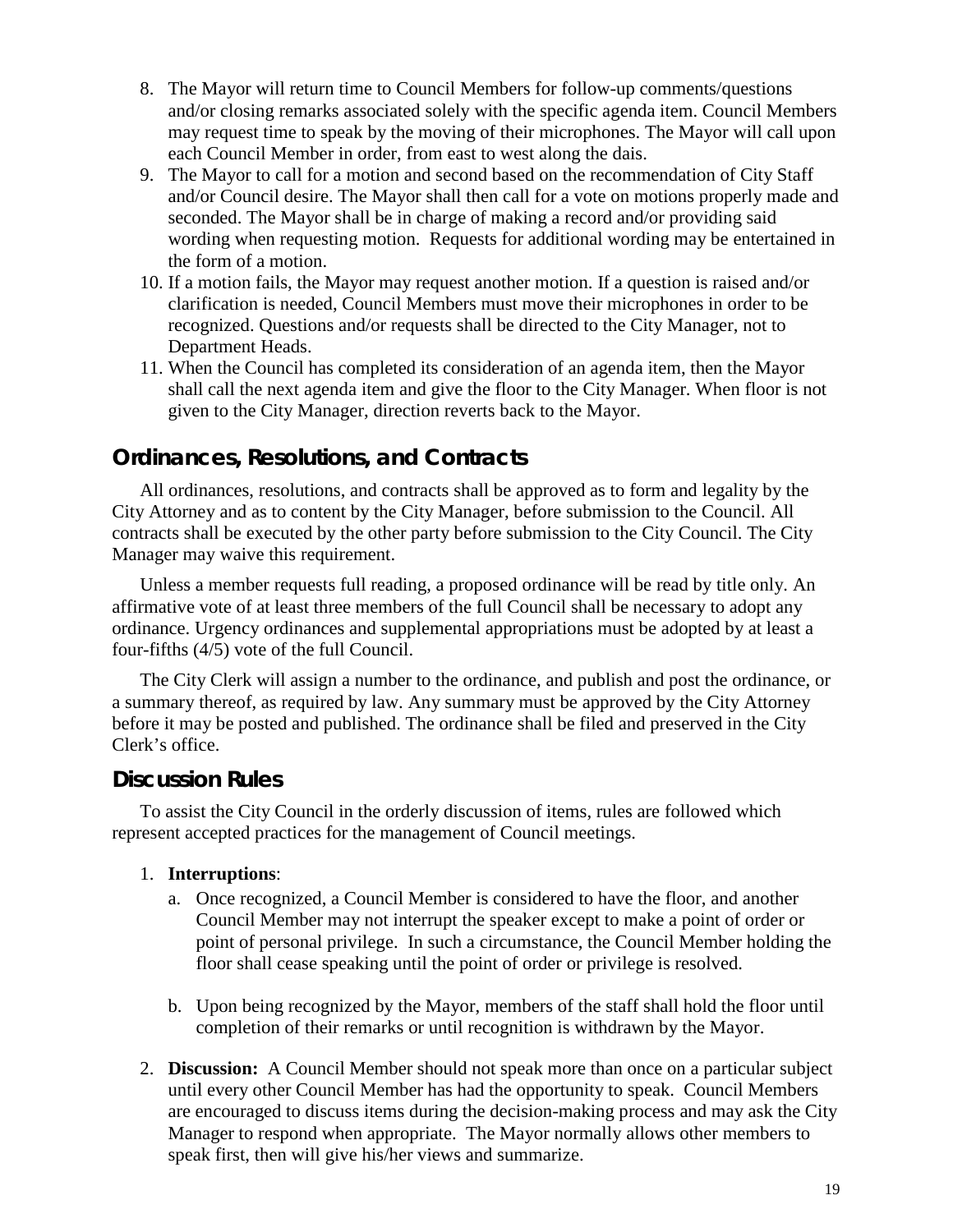- 3. **Tabling Procedure**: Tabling an item immediately stops discussion and causes a vote to postpone a matter indefinitely or to a time and date certain. A motion to "continue" an agenda item has the same effect, but is generally used when a scheduling problem arises or when insufficient time is available to address the matter thoroughly.
- 4. **Right of Protest***:* A Council Member is not required to state reasons for a dissenting vote, but may do so if done in a professional manner.
- 5. **Calling for the Question**: The purpose of calling for the question is to disallow further debate and put an issue to an immediate vote. A Council Member may move to "call for the question" on an item which is being considered. The motion requires a second, is not debatable, and must pass by a four-fifths vote. If the motion carries, the item is no longer debatable and the City Council must vote on it.
- 6. **Personal Privilege:** The right of a Council Member to address the Council on a question of personal privilege shall be limited to cases in which the integrity, character, or motives of the Council Member have been brought into question. The Council Member shall not interrupt the speaker and shall be recognized by the Mayor before speaking.

## **Voting Procedures**

When present, all Council Members are to vote. Failure of a seated member to orally express a vote constitutes an affirmative vote.

Council Members wishing to abstain from a particular vote shall orally state their abstentions.

No ordinance, resolution or motion shall be passed or become effective without an affirmative vote by the majority with a quorum present or as required by law.

A conflict of interest shall be declared whenever appropriate and in compliance with state law. The affected Council Member will step down from the dais and leave the Chambers.

Upon the request of any Council Member, a roll call vote will be taken and recorded by the Clerk on the motion before the Council. The Mayor's name shall be called last with other member's names called at random by the City Clerk. Members shall not give explanations for their vote during a roll call.

**Tie Vote**: A tie vote is equivalent to a motion that has failed. The presiding officer may publicly explain the effect of the tie vote for the audience or may direct a member of the staff to do so.

**Rules of Debate:** The Mayor as presiding officer may move, second, and debate items from the Chair, and shall not be deprived of any rights or privileges of a Council Member. Any ruling of the Mayor may be appealed at the request of any Council Member. The Mayor shall call for a roll call vote to determine if the ruling is upheld.

When a motion is before the Council, no motion shall be entertained except:

1. **Motion to Amend.** Amendments that modify a motion on the floor are in order and may be debated only if the modification does not significantly alter the substance of the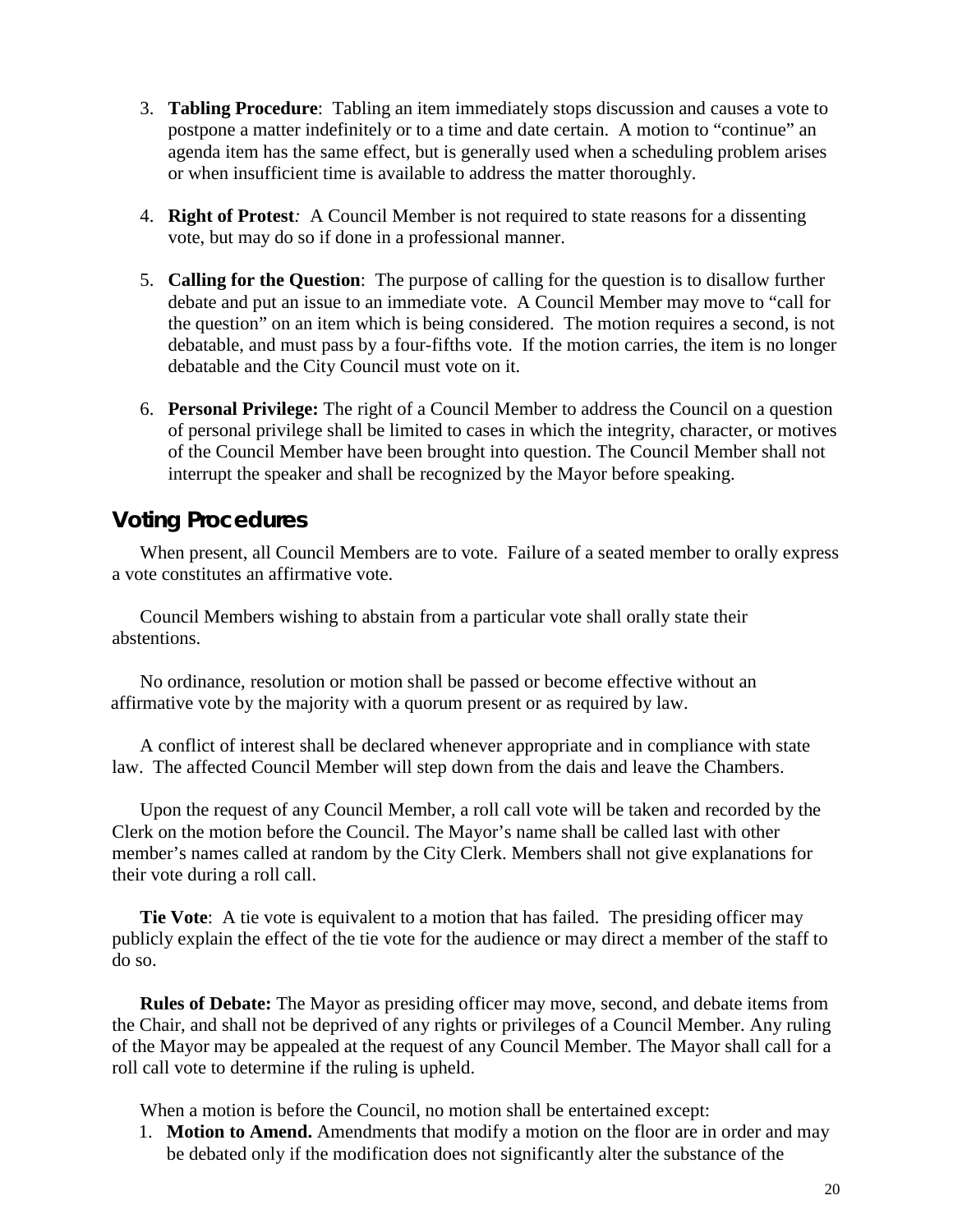original motion. The proposed amendment is voted on first; the main motion is voted on last (as amended or in its original form if the amendment is defeated). A motion may be amended more than once with each amendment being voted on separately. There shall be only one amending motion on the floor at any time.

- 2. **Motion to Postpone.** A motion to postpone indefinitely is always in order and is subject to debate. If such a motion is adopted, the principal question is lost. A motion to postpone to a definite time is always in order, but is not subject to debate except as to the proposed continued date. If such a motion is adopted, the principal question is not lost.
- 3. **Motion to Table.** A motion to table is always in order. It is not subject to debate or to amendment. The purpose of a motion to table is to bypass the item temporarily. If a motion to table is adopted, the item may be taken from the table at any time prior to adjournment of the next regular meeting. Items that are tabled shall automatically be set on the agenda for the next regular meeting. If the item is not taken from the table within the time specified, the principal question is lost.

**Continuation of an Item:** Any Council Member may, as a matter of personal privilege, continue an item that is not subject to a deadline to the next regular Council meeting. This continuance may be overruled by majority vote of the Council Members present.

Any person may request continuance of an item. The Council, by majority vote of those present, may grant the continuance.

**Motion to Reconsider:** A motion to reconsider any action taken by the Council may be made within thirty (30) days after the Council's vote. A four-fifths (4/5) vote of the full Council shall be required for the Council to change any action after the City has completed the activities authorized in the Council's prior vote.

## **Other Guidelines**

Other guidelines have been developed to ensure that meetings of the Council are conducted in a civil and professional manner. Council Members and staff shall:

- 1. Work to preserve appropriate order and decorum during all meetings.
- 2. Discourage side conversations, disruptions, interruptions or delaying efforts.
- 3. Inform the Mayor before departing from a meeting.
- 4. Limit disruptive behavior. The Mayor will call persons demonstrating rude, boisterous, or profane behavior to order. If such conduct continues, the Mayor may call a recess, request the removal of such person(s) from the Council Chambers, adjourn the meeting, or take such other appropriate action. The Council has a policy to discourage applause, booing or other similar behaviors from the public during meetings.
- 5. Limit breaks of the City Council to 5-10 minutes. The Mayor may resume the meeting if a quorum exists and other members have not returned from the break within the announced time period.
- 6. Impose time limits on speakers. While the City Council encourages and embraces the need for and right of public participation, it acknowledges that public comments must, at times, be limited. Therefore, the Mayor, as presiding officer, may poll the audience for an indication of the number of people wishing to speak, and to impose time limits per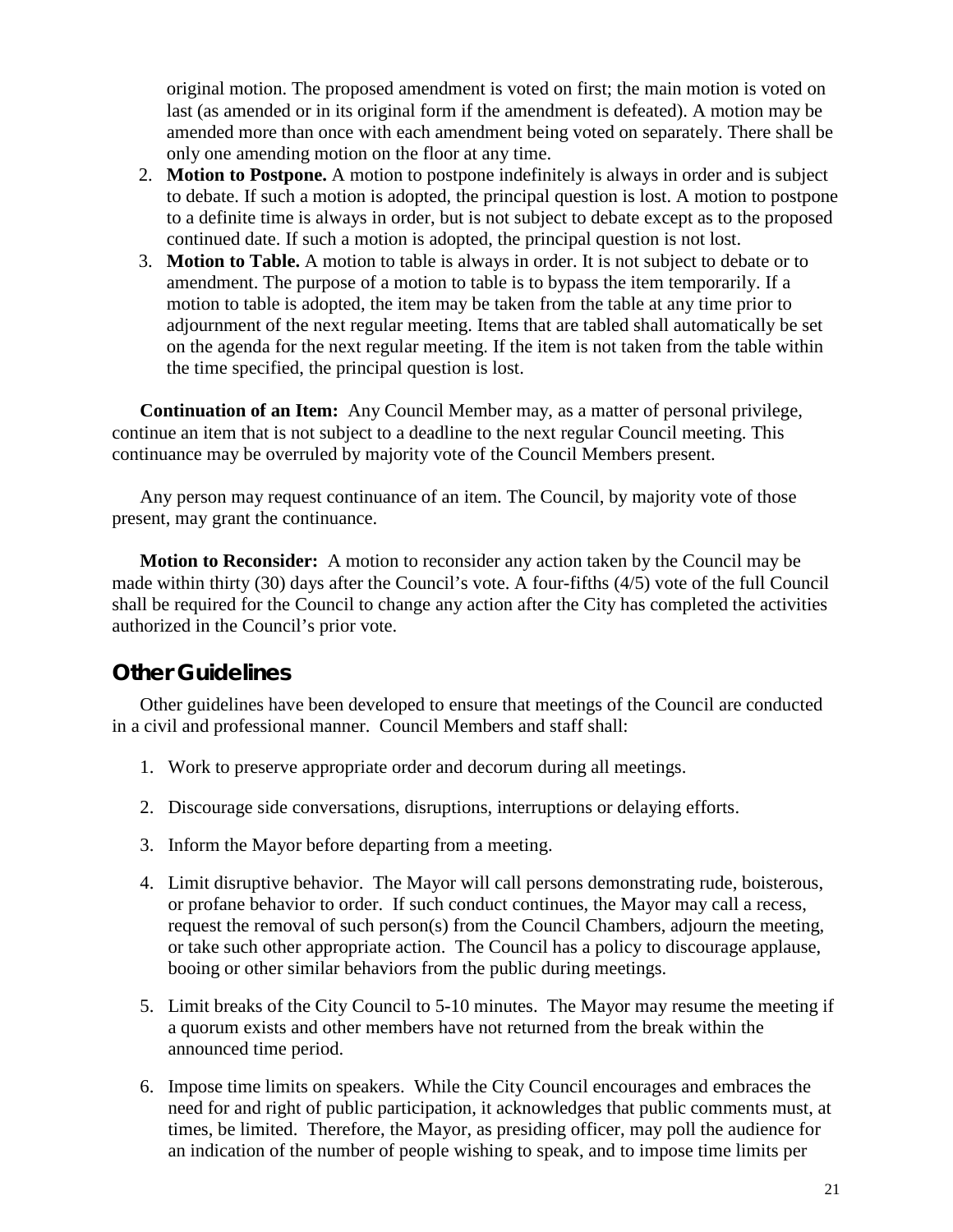speaker. Typically, speakers are limited to three (3) minutes but a shorter time limit may be established as deemed necessary. When a member of the public is to speak on behalf of others in attendance, a maximum time limit of ten (10) minutes is usually imposed. After the time limit, Council may ask questions of the speaker for clarification, if needed. Each speaker will be thanked for his or her participation.

**Values of Respect***:* The City Council has also recognized the importance of approaching the public's business in an environment of personal respect and courtesy, which places emphasis on the consideration of policy and avoids personalization of comments. Some guidelines utilized by the City Council include:

- 1. Discussion should focus on policy matters
- 2. Personal criticism of members is inappropriate
- 3. Proper decorum should be displayed as other members express their views
- 4. Treat members of the public equally, applying rules in a fair and consistent manner

**Enforcement of Order***:*The Police Chief or his/her designee acts as the Sergeant-At-Arms. The Mayor may request the Police Chief or his/her designee to enforce the rules of protocol.

## **Open Meeting Laws ("The Brown Act")**

Operations and procedures of the City and City Council incorporate requirements of the state's open meeting law (commonly referred to as the Brown Act). Because this law is such an important part of local government operations, some specific requirements of the law are highlighted below.

**Applicability and Penalties***:*The entire city organization conducts its business in compliance with the Ralph M. Brown Act, State Government Code Section 54950. The intent of the Act is to ensure that deliberation and actions of local public agencies are conducted in open and at public meetings.

- A. Applicability: The Act applies to Council and all commissions, boards and Council appointed subcommittees (except if comprised entirely of two Council Members) and task forces that advise Council. Staff cannot promote actions that would violate the Act.
- B. Meetings: All meetings shall be open and public. A City Council meeting takes place whenever a quorum (3 or more members) is present and information about the business of the body is received; discussions qualify as a meeting. Social functions (e.g., receptions, dinners) do not fall under the Act unless city business is discussed.

Serial meetings take place when any member of Council or city staff contact more than two Council Members for the purpose of deliberating or acting upon an item pending before the City Council. This restriction does not apply to the public or media who may contact Council Members. Correspondence that merely takes a position on an issue is acceptable. Note that the Brown Act applies to City Council Members immediately after their election and prior to their swearing-in ceremony.

- C. Agendas:Agendas for regular meetings must be posted 72 hours in advance of the meeting and must meet various requirements.
- D. Actions: No action can be taken on any item not appearing on the posted agenda.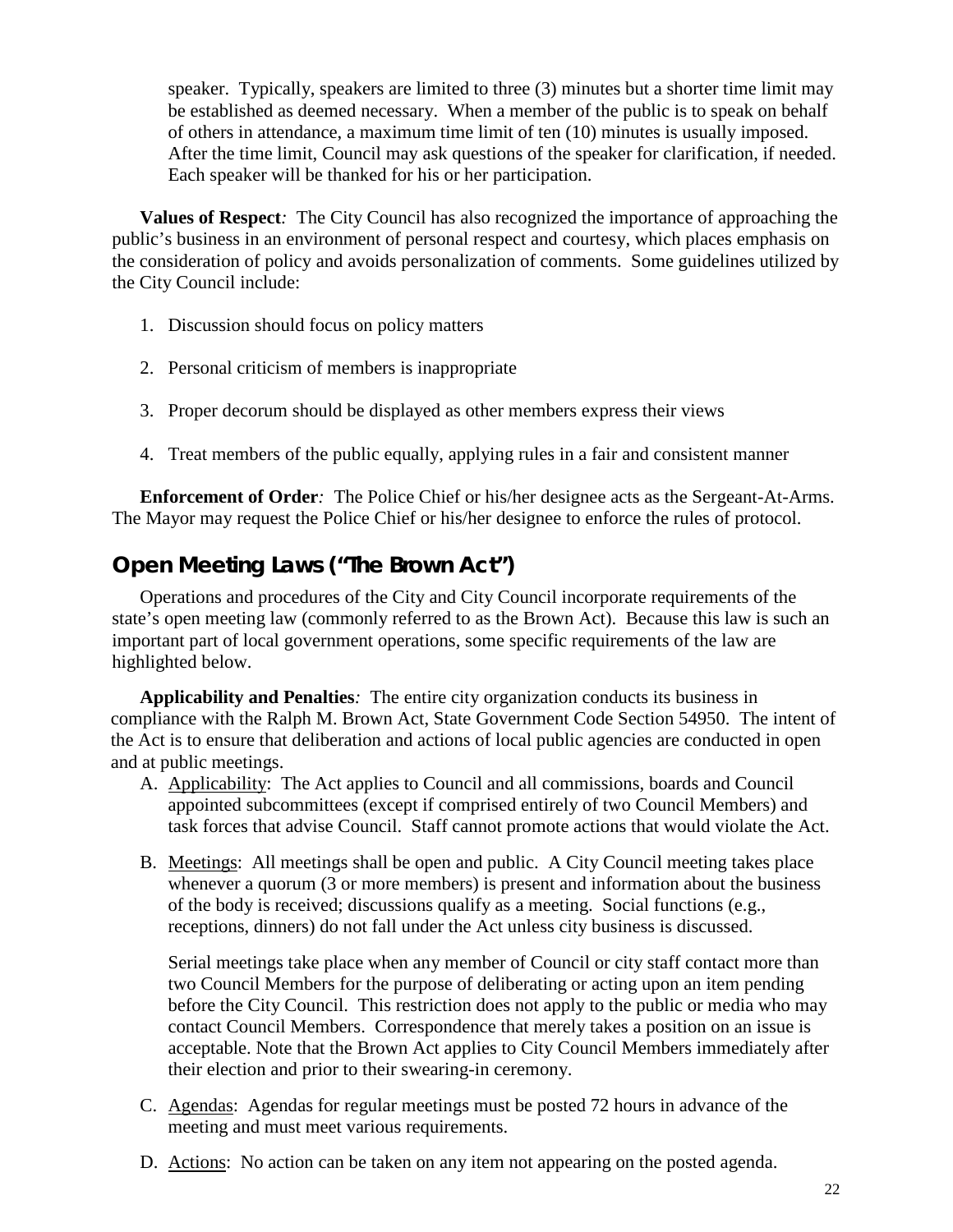*Exceptions*: 1) An emergency situation exists (determined by a majority of the Council). 2) The need to take action arose subsequent to the agenda being posted and there is a need for immediate action (determined by 2/3 vote of the Council; or if less than 2/3 are present, by unanimous vote). 3) The item was continued to another meeting that was scheduled and posted within 5 days of the original agenda.

- E. Public Input: The public, by law, has an opportunity to address the Council on any item of interest to the public that is within the jurisdiction of the Council, at the time the matter is heard.The Mayor has the right to establish a time limit on speakers and the total time allocated for a particular issue. Three minutes per speaker has been standard, but in unusual cases either shorter or longer time periods may be established by the Mayor or the Council.
- F. Public Disruptions: A portion or all of the public may be removed if willful disruption makes conducting the meeting "unfeasible"; the press may remain unless they participate in the disruption.
- G. Correspondence: All writings distributed for discussion or consideration at a public meeting are public records.
- H. Special Meetings: Special meetings may be called by the Mayor or a majority of the Council with strict notification requirements for delivery to the media and Council 24 hours before the time of the meeting.
- I. Emergency Meetings: Emergency meetings may be called without notification due to the disruption or threatened disruption of public facilities. Only work stoppages or crippling disasters that impair the public health and/or safety qualify for emergency meetings.
- J. Other Provisions: The Act provides many other restrictions and requirements; this chapter is intended merely as a Council summary and overview of the Act, and nothing in this Chapter supersedes the provisions of the Brown Act. Please check with the City Attorney and/or the City Clerk for more information.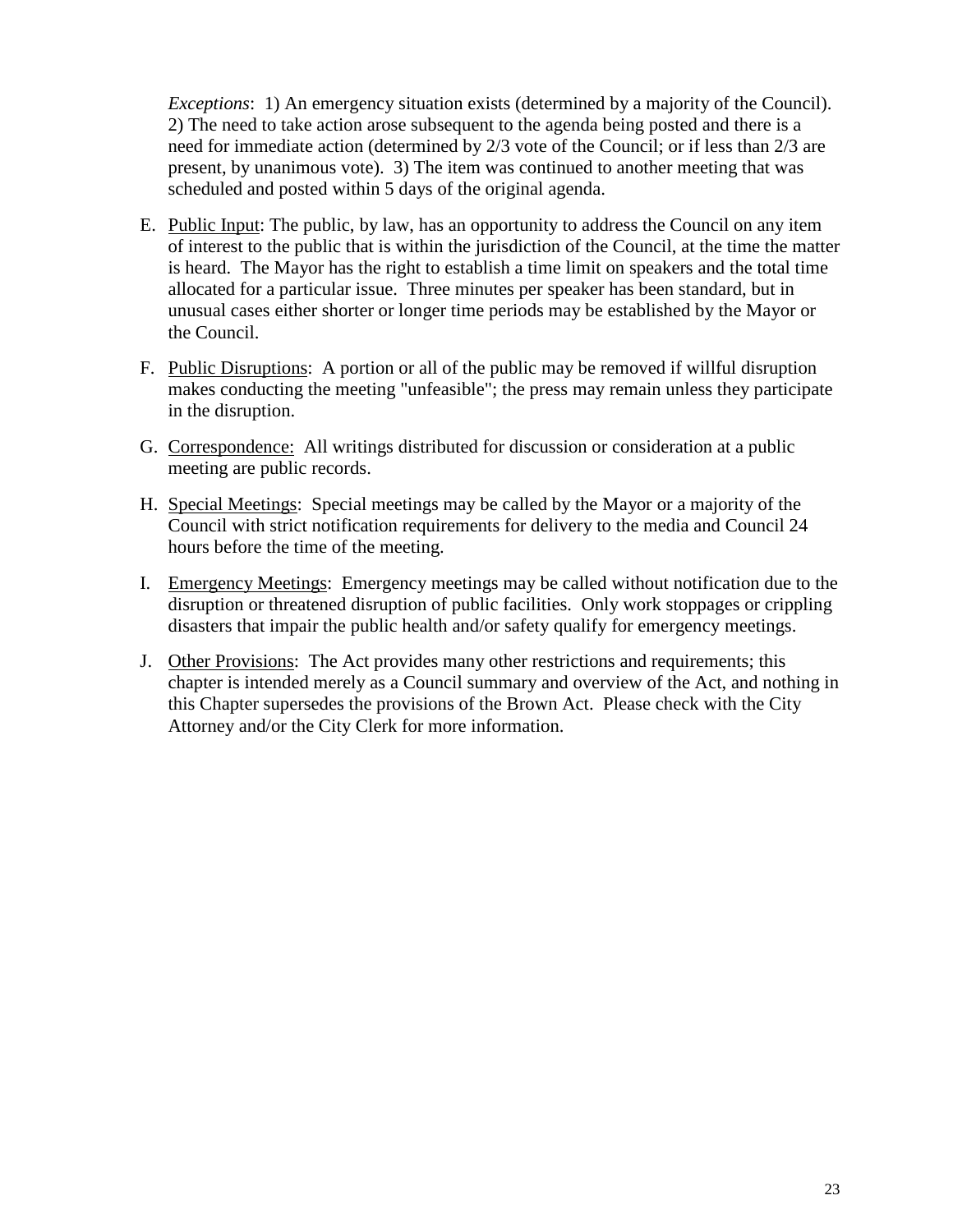# Council Communications

## **Overview**

Perhaps the most fundamental role of a Council Member is communication—communication with the public to assess community opinions and needs—communication with staff to provide policy direction and to gain an understanding of the implications of various policy alternatives. Because the City Council performs as a body (that is, acting based on the will of the majority as opposed to individuals), it is important that general guidelines be understood when speaking as a Council Member. Equally important, when members are expressing personal views and not those of the Council, the public should be so advised.

### **Correspondence from Council Members**

Members of the City Council may occasionally be called upon to write letters to citizens, businesses or other public agencies. Typically, the Mayor will be charged with transmitting the City's position on policy matters to outside agencies on behalf of the City Council. Correspondence sent on behalf of the Council is placed on official City letterhead and is signed by the Mayor or City Manager. Individual members of Council may prepare letters to constituents in response to inquiries or to provide requested information. Individualized City Council Member letterhead is available for this purpose, and staff can assist in the preparation of such correspondence.

On occasion, members may wish to transmit correspondence on an issue upon which the Council has yet to take a position or about an issue for which the Council has no position. In these circumstances, members should use their individualized letterhead and clearly indicate within letters that they are not speaking for the City Council as a whole, but for themselves as one member of Council.

Council Members may be asked to prepare letters of recommendation for students and others seeking appointment. It is appropriate for individual Council Members to utilize City letterhead and their Council titles for such letters. No review by the full Council is required, however, copies will be kept on file.

## **Speaking for "The City"**

Similar to written correspondence, when members are requested to speak to groups or are asked the Council's position on an issue, the response should reflect the position of the Council as a whole. Of course, a member may clarify their vote on a matter by stating, for example, "While I voted against "X", the City Council voted in support of it." When representing the City at meetings or other venues, it is important that those in attendance gain an understanding of the City Council's position rather than that of an individual member.

When dealing with members of the media, it is usually the Mayor who represents the position and interest of the City Council if time allows. The City Manager or a Department Head may be authorized to speak on issues within their expertise. Similarly, when the City issues a Press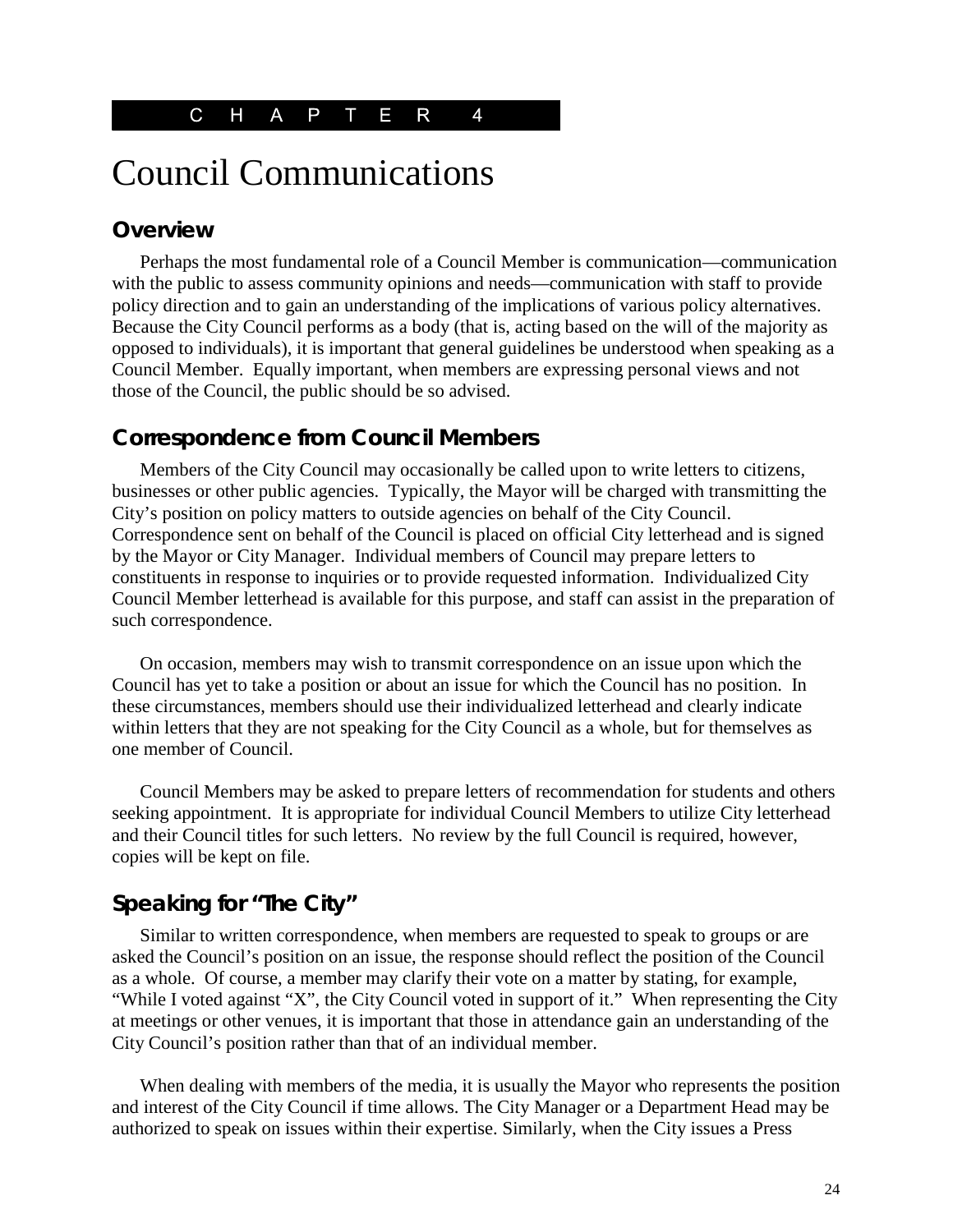Release, the Mayor is consulted in terms of any Council Member quotes or references. The City Manager decides whether staff is available to respond to media requests directly or not.

### **Local Ballot Measures**

At times measures that affect City Council policy may be placed on the ballot. There are restrictions regarding what actions a City Council or individual Members may take on ballot measures. Guidelines as to what is permissible are available from the City Clerk or City Attorney upon request.

## **State Legislation, Propositions**

The City has been a member of the League of California Cities for many years. In addition, the City has a representative on the Fresno Council of Governments (COG). Both of these groups actively track legislation at the state level. Either through the advisories received from these two organizations or as a result of City staff following key legislative bills of importance to the City, the Council is at times requested to take a position or an action on pending state legislation. Unless Council has previously acted on a similar bill in the recent past, in which the City's position is clear, the Council has a practice of requiring analysis and discussion of bills prior to taking an official position. The analysis includes a summary of the legislation's purpose and a listing of those entities both in support of and against the proposed legislation.

### **Proclamations**

Ceremonial proclamations are often requested of the City in recognition of an event or individual. Proclamations are not statements of policy but a manner in which the city can make special recognition of an event (e.g., Recycling Week) or individual. As part of his/her ceremonial responsibilities, the Mayor is charged with administration of proclamations. Individual Council Members do not issue proclamations. Proclamations can be sent to the requestor or presented at a City Council meeting as arranged with the requesting body and at the Mayor's discretion.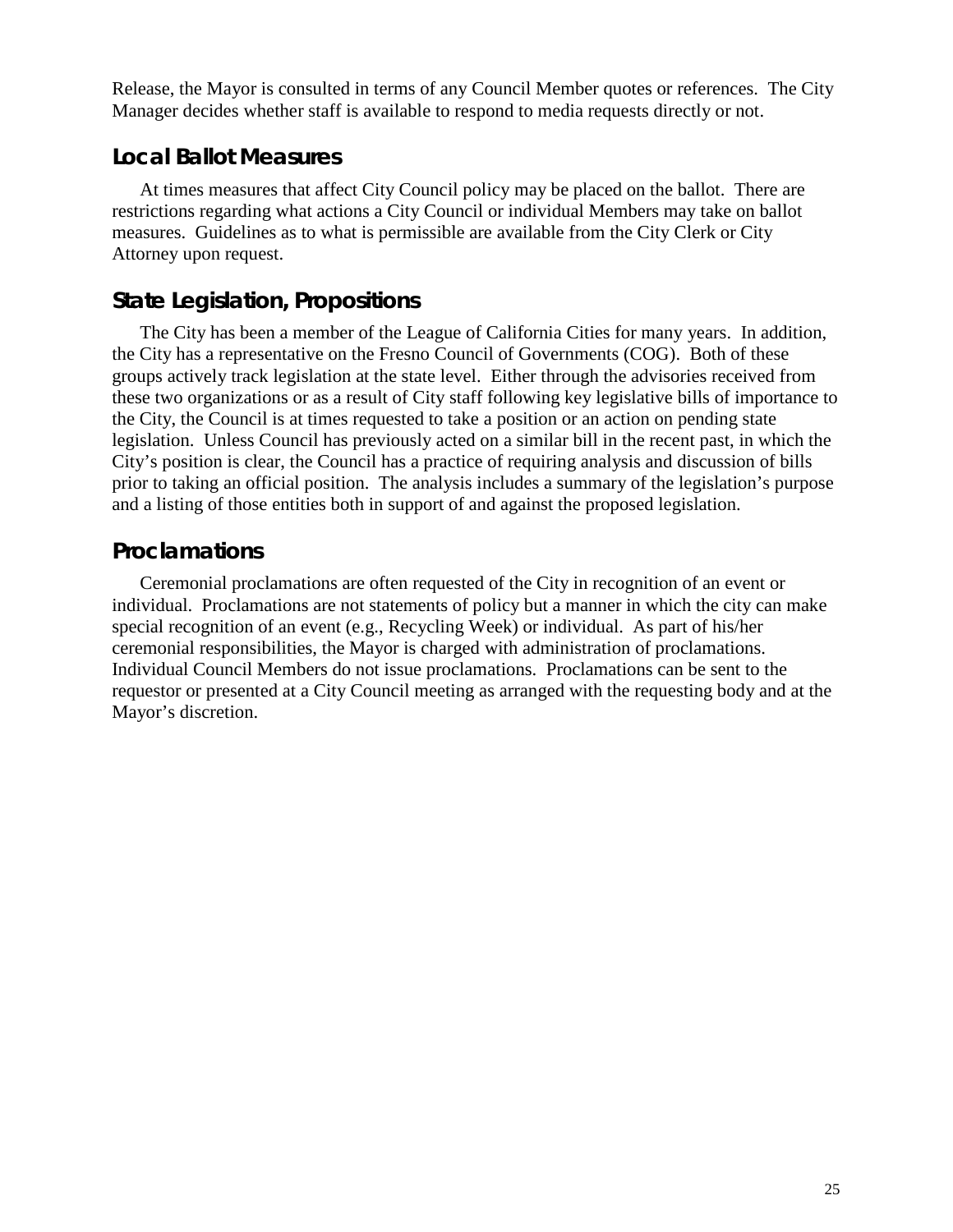# Interaction with City Staff

#### **Overview**

City Council policy is implemented on a daily basis through staff. Therefore, it is critical that the relationship between Council and staff be well understood by all parties so that policies and programs may be implemented successfully. The City of Sanger has a long tradition of positive relationships between members of the City Council and staff. To maintain these effective relationships it is important that roles are clearly recognized.

## **Council-Manager Form of Government**

Like most California cities, Sanger has adopted a City Council-City Manager form of government. The Council appoints a City Manager to implement policy, enforce its laws, to direct the daily operations of city government, and to prepare and monitor the municipal budget. Council Members work through the City Manager in dealing with City staff. The City Manager is responsible to the City Council as a body rather than to individual Council Members.

## **Council-Manager Relationship**

The employment relationship between the City Council and City Manager reflects the fact that the City Manager is the chief executive officer of the City*.* The City Manager has an employment agreement with the City Council. Regular communication between the City Council and City Manager is important in maintaining effective interpersonal relations. All dealings with the City Manager, whether in public or private, should be consistent with the authority of the City Manager in administrative and personnel matters. Council Members should avoid situations that can result in City staff being directed, intentionally or unintentionally, by one or more members of the City Council. Further, Council Members should avoid involving themselves in matters regarding individual City employees or related affairs.

As in any professional relationship, it is important that the City Manager keep the City Council informed. The City Manager respects that the final responsibility for establishing the policy direction of the City is held by the City Council. The City Manager communicates with City Council in various ways. In addition to the formal Council meetings, there are periodic briefing meetings with individual Council Members and written memoranda and email. Communication must be undertaken in such a way that all Council Members are treated similarly and kept equally informed. It is also important that the Council provide ongoing feedback, information and perceptions to the City Manager including responses to written communications and surveys requesting feedback.

## **City Manager Code of Ethics**

The City Manager is subject to a professional code of ethics, as outlined by the International City/County Management Association (ICMA), that binds the City Manager to certain practices that are designed to ensure his or her actions are in support of the City's best interests. Violations of such standards can result in censure by ICMA.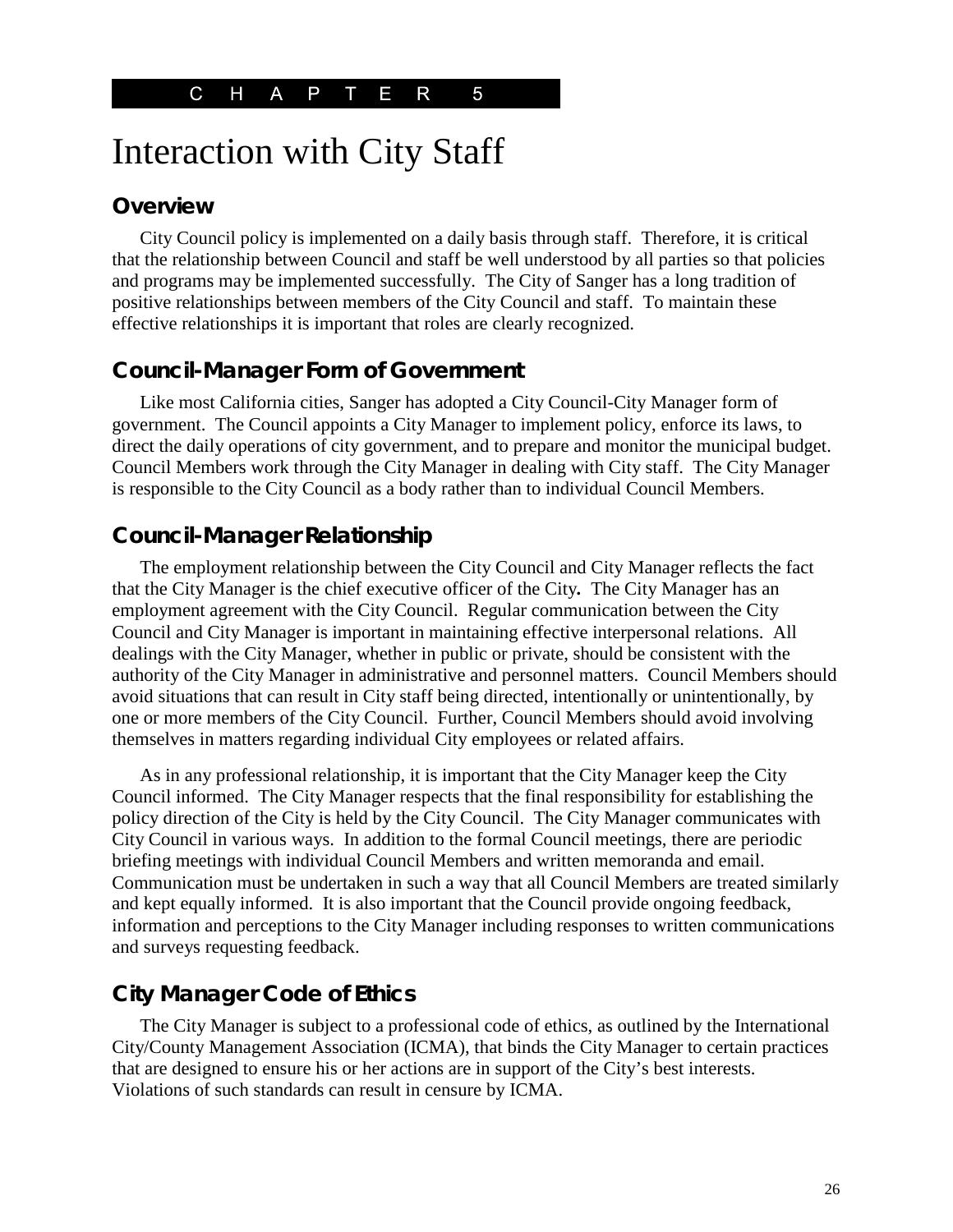## **City Council-City Attorney Relationship**

The City Attorney is the legal advisor for the Council, City Manager and departments. The general legal responsibilities of the City Attorney are to: 1) provide legal assistance necessary for formulation and implementation of legislative policies and projects; 2) represent the City's interest, as determined by the City Council, in litigation, administrative hearings, negotiations and similar proceedings; 3) prepare and/or review ordinances, resolutions, contracts and other legal documents to best reflect and implement the purposes for which they are prepared; and 4) keep City Council and staff apprised of court rulings and legislation affecting the legal interest of the City. It is important to note that the City Attorney does not represent individual members of Council, but the City Council as a whole.

### **Roles and Information Flow**

**Objectives***:* It is the intent of staff to ensure Council Members have free and easy access to information from the City and to ensure that such information is communicated completely, with candor and without bias. Individual Council Members may not intervene in staff decisionmaking, the development of staff recommendations, scheduling of work, or executing department priorities without the prior knowledge and approval of the City Council as a whole. This is necessary to protect staff from undue influence and pressure from individual Council Members, and to allow staff to execute the priorities given by management and the Council as a whole without fear of reprisal.

**Council Roles***:* The full City Council retains power to accept, reject, amend, influence, or otherwise guide and direct staff actions, decisions, recommendations, service levels, work loads and schedules, departmental priorities, and the performance of City business. If a Council Member wishes to influence the actions, decisions, recommendations, workloads, work schedule, and priorities of staff, that member must prevail upon the Council to do so as a matter of Council policy.

 Should a Council Member become dissatisfied about a department, he/she should always talk it over with the City Manager and/or the Assistant City Manager, not the Department Head. Concerns about a Department Head must be taken to the City Manager only.

**Access to Information***:* Individual Council Members as well as the Council as a whole shall receive the full cooperation and candor of staff in being provided with any requested information. The City Manager or appropriate staff will inform council when a critical or unusual event occurs about which the public would be concerned.

To assist the City Manager in his ability to monitor the flow of information, requests for information are best tracked if submitted in writing, either in memorandum form or through email.

There are limited restrictions when information cannot be provided. Draft documents (e.g., staff reports in progress, administrative draft EIRs) under review are not available for release until complete and after review by city management. In addition, there are legal restrictions on the City's ability to release certain personnel information even to members of the City Council. Certain aspects of Police Department affairs (access to restricted or confidential information related to crimes) may not be available to members of the Council.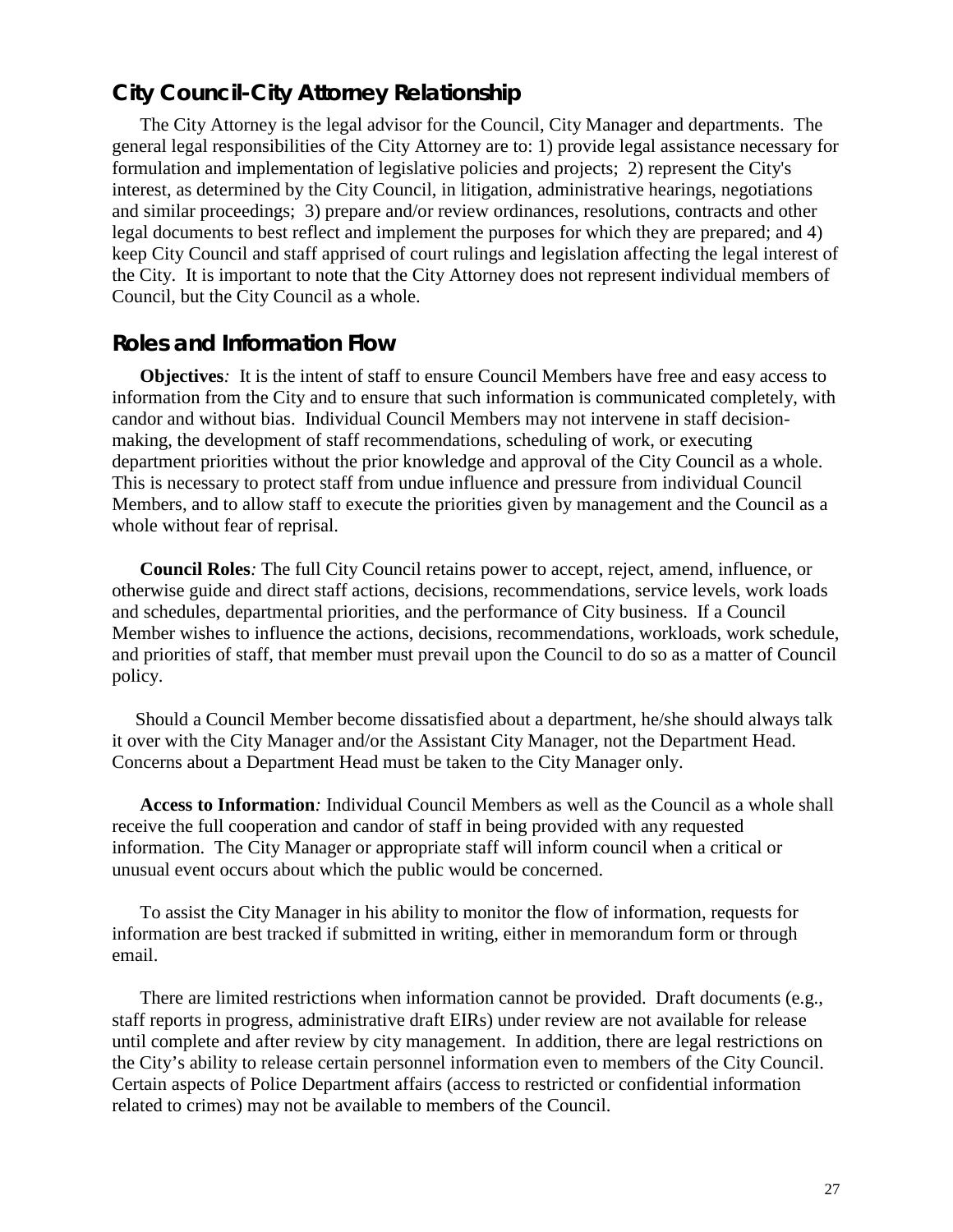City Council Members have a responsibility in this information flow as well. It is critical that they make use of staff reports and commission minutes. Council Members should come to meetings well prepared – having read staff reports and attachments, and requesting in advance any necessary and available information from the City Manager. If a Council Member has questions on an agenda item, that member should preferably contact the City Manager prior to the meeting in order to allow staff time to research a response for the meeting.

**Staff Roles***:* The Council recognizes the primary functions of staff as serving the community, executing Council policy and actions and in keeping the Council informed. Staff is obligated to take guidance and direction only from the City Manager who operates at the guidance and direction of the Council. Staff is directed to report to the City Manager any attempts by individual members of the Council to unduly direct or otherwise pressure them into making, changing or otherwise influencing recommendations.

City staff will make every effort to respond in a timely and professional manner to all requests made by individual Council Members for information or assistance; provided that, in the judgment of the City Manager, the request is not of a magnitude, either in terms of workload or policy, which would require that it would be more appropriately assigned to staff through the direction of the full City Council. If a request by an individual Council Member is determined by the City Manager to take one hour or more of staff time to complete, that request may be included on the formal Council agenda for full Council discussion.

### **Dissemination of Information**

In cases where a staff response to an individual Council Member request involves written materials that may be of interest to other Council Members, the City Manager will provide copies of the material to all other Council Members. In making this judgment, the City Manager will consider whether the information is significant, new, otherwise not available to the Council or of interest to the Council.

### **Magnitude of Information Request**

Any information, service-related request, or revised policy position perceived as necessary by individual Council Members, and that cannot be fulfilled based on the above guidelines, should be submitted by the individual Council Member in writing to the Council as a whole. When raised at a Council meeting, the full Council can decide whether and when to agendize the request for further consideration. The City Manager will seek necessary clarification as to whether the Council desires staff research or a report prepared; and, if so, the relative priority that should be given to such a request in light of other priorities and potential workload impacts.

#### **Staff Relationship with Advisory Bodies**

Staff support and assistance is typically provided to commissions and task forces. However, advisory bodies do not have authority over City employees. While staff may work closely with advisory bodies, staff members remain responsible to their immediate supervisors and ultimately the City Manager. The members of the commission/ board/committee are responsible for the functions of the advisory body, and the chairperson is responsible for committee compliance with City policies.

Staff support often includes preparation of an agenda and its posting in compliance with the Brown Act. Staff may also prepare reports providing background on the issue, alternatives, a recommendation, and appropriate backup materials, if necessary. Advisory body members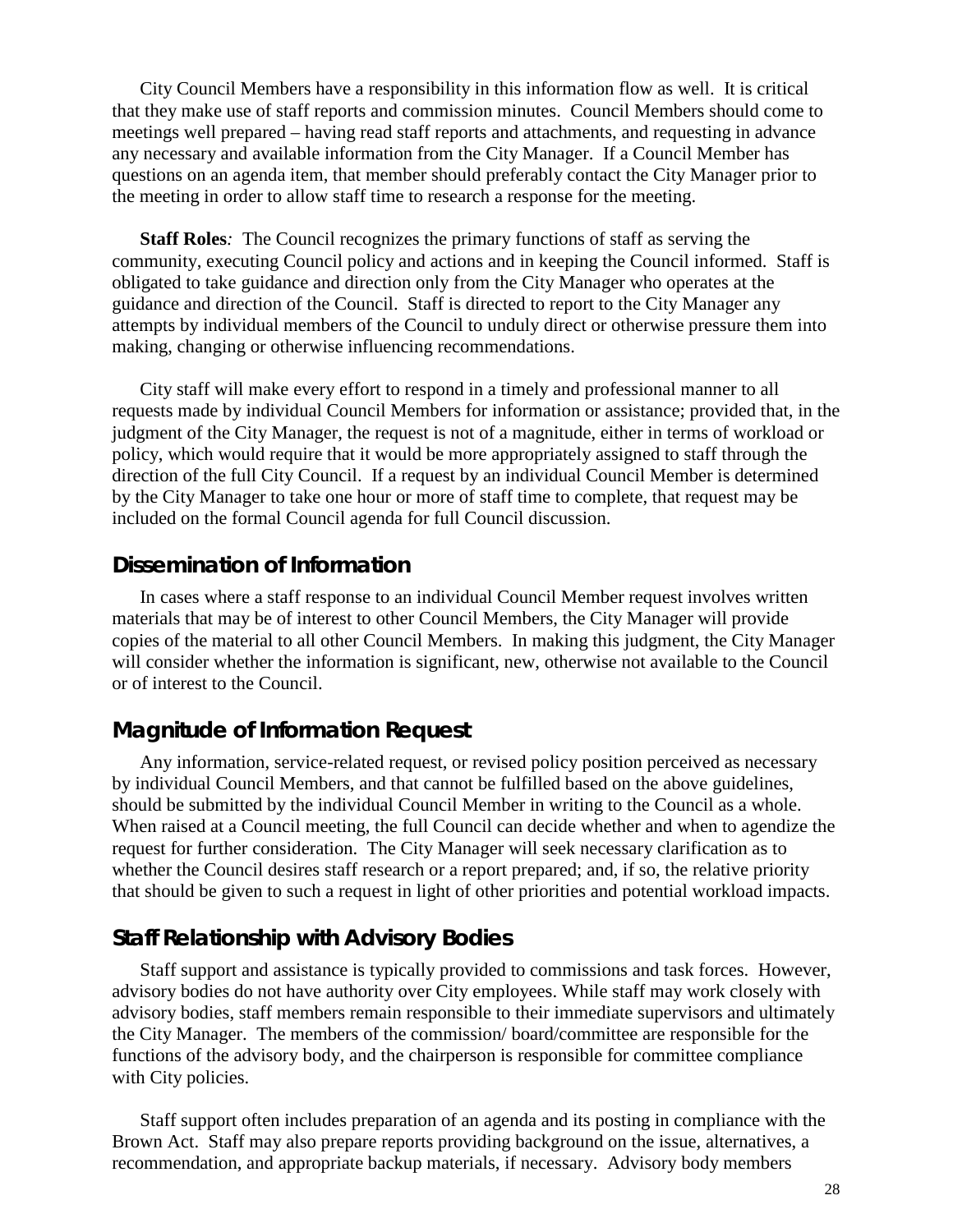should have sufficient information to reach decisions based upon a clear explanation of the issues. The assigned staff person may serve as secretary, taking minutes as needed. Staff members are to assist the advisory body chair to ensure appropriate compliance with state and local laws and regulations.

It is important that advisory bodies wishing to communicate recommendations to the City Council do so through approved Council agenda procedures. In addition, if a commission wishes to correspond with an outside agency, that correspondence will be prepared by staff for review by the City Manager and possible approval by the City Council. Individuals who would like staff to perform research or for the commission to review a particular issue must gain the approval for such a request from the full City Council before any work is planned or done.

#### **Restrictions on Political Involvement by Staff**

Local governments are non-partisan entities. Professional staff, as reflected within the principles of the Council-Manager form of government, formulates recommendations in compliance with Council policy and for the good of the community and is not influenced by political factors. For this reason, it is very important to understand the restrictions of staff in any level of political involvement through campaigns, fund-raisers, or other means.

By working for the City, staff members do not surrender rights to be involved in local elections. Indeed, laws are in place to preserve those rights. However, there are limitations to such involvement. Different restrictions apply to management and to general employees.

General employees have no restrictions while off the job. No participation in campaigns or other activities may take place while on the job. No City resources may be used by staff in support of any campaign. Even while off the job, no employee may participate in campaign or other activities in a City uniform. For example, posing for a promotional photograph for a candidate for local office while in uniform is inappropriate. The support of the City Council in these matters is requested. A Council Member asking staff to sign petitions or similar items can similarly create an awkward situation.

For management staff, the City Manager strongly discourages any involvement in a local campaign even while on personal time. Such involvement could erode the tenet that staff is to provide an equal level of service to all members of the City Council. The City Manager specifically prohibits any political involvement in local campaigns by Department Heads.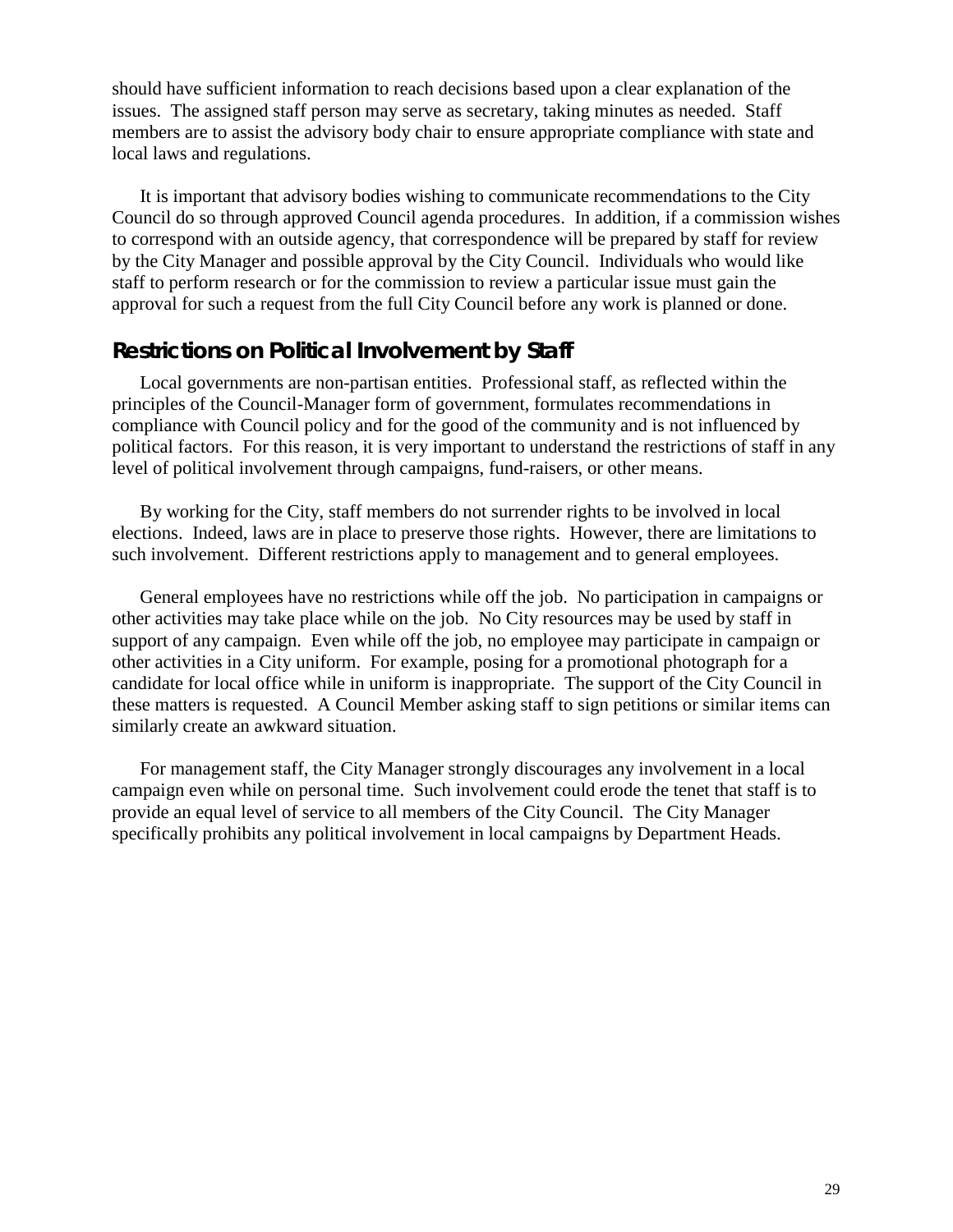## Support Provided to City Council

## **Staff Support**

General administrative support to members of the City Council is provided through the City Manager's Office. Secretarial services including scheduling of appointments, receipt of telephone messages, and word processing are available as needed. In addition to supporting the five City Council Members, the administrative support staff member also assists the City Manager, Assistant City Manager, and acts as Deputy City Clerk. Sensitivity to the workload of support staff members in the City Manager's Office is appreciated. Should requested tasks require significant time commitments, prior consultation with the City Manager is requested.

#### **Office Equipment**

To enhance Council Members' ability to communicate with staff and the public, the City Council office is equipped with a computer and telephones with voicemail. The Council can also receive and send faxes. In addition, Council Member's cell phones can be used to access their City email.

These technologies facilitate efficient communication by Council Members. However, their use also raises important legal issues to which Council Members must pay special attention. First, the Brown Act prohibits members from using "technological devices" to develop a concurrence by a majority regarding an action to be taken by the Council. "Technological devices" under the Brown Act include phones, faxes, computer email, public access cable TV and video. Council Members should not use e-mail, faxes or phones for communicating with other Council Members in order to develop a majority position on any particular issue that may come before the full Council.

Be aware that most emails sent by Council Members probably are public records under the Public Records Act. Even though it does not create paper, sending email is more similar to mailing a letter than placing a telephone call. The information in the email is stored on the computer network until deleted, and may continue to exist on the network's back-up systems even after being deleted. As a result, emails can become records of the City maintained in the course of business, and thus available for public disclosure under the Public Records Act.

Finally, the City's email system is intended for the conduct of official business, and not for political reasons. See CHAPTER 8 for a detailed discussion on the prohibition against using City property and funds for personal or political purposes.

#### **Meeting Rooms**

An office is available for shared use by members of the City Council. Council Members can also reserve larger meeting space for use by contacting the City Manager's Office staff.

#### **Mail, Deliveries**

Members of the City Council receive mail and other materials from the public, private interests and staff. The City Manager's Office staff maintains a mail folder for each member.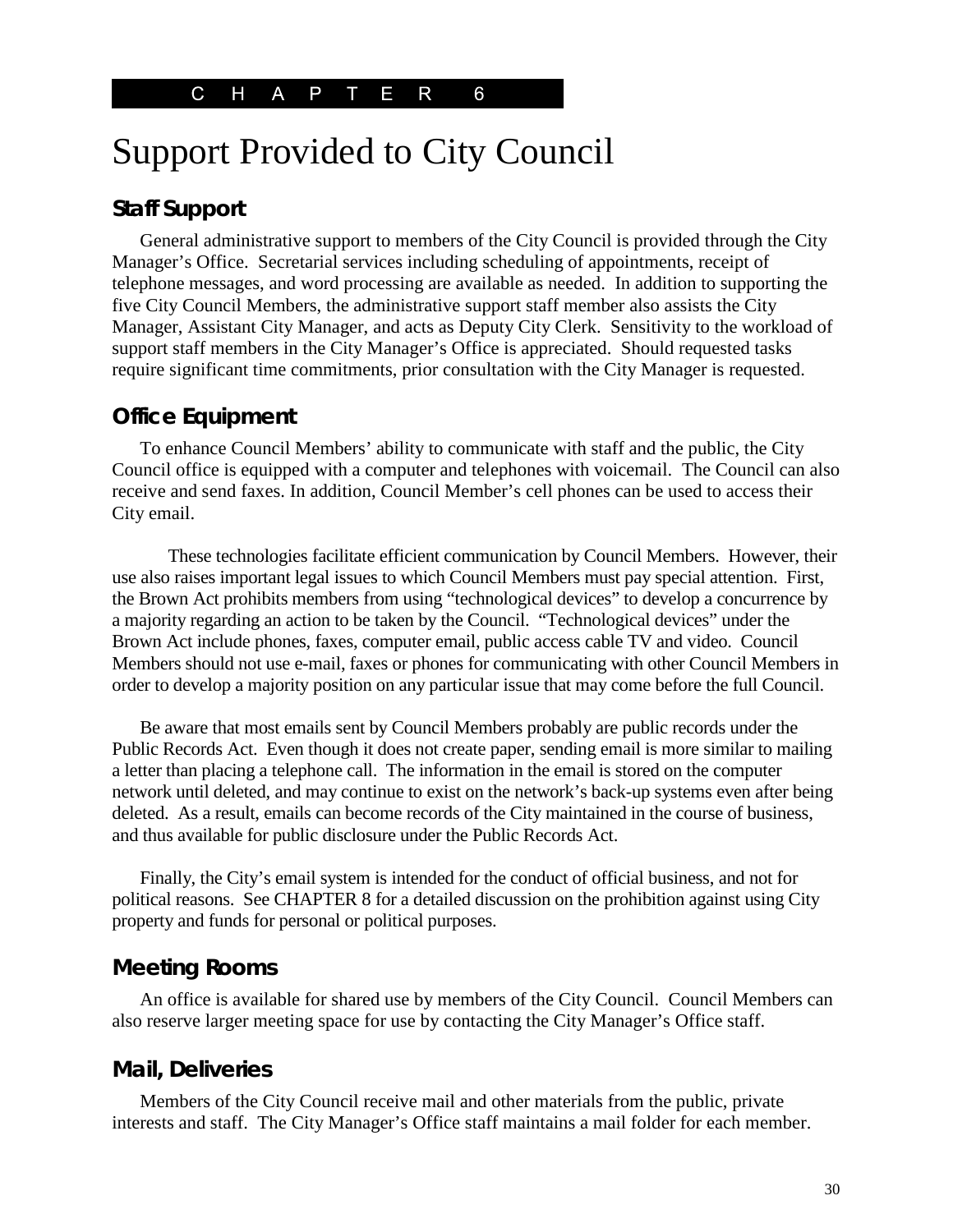Meeting agenda materials are typically available for pick up Friday evenings at 6:30 p.m. and are posted on the City's website.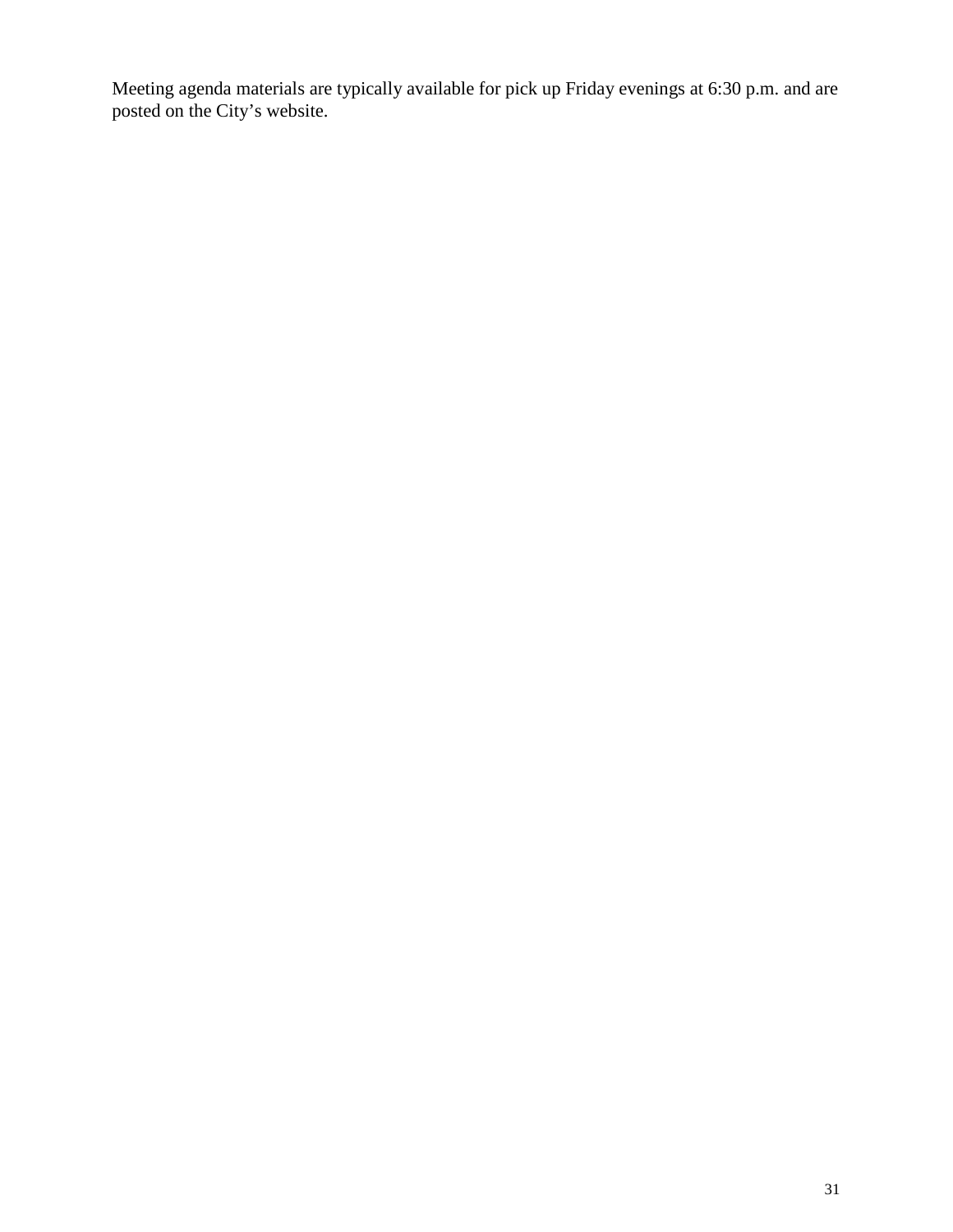## Financial Matters

## **Council Compensation**

State law and the Municipal Code provide for modest compensation to members of the City Council. State law limits an increase in city council salaries to 5% per year, effective only following the next election after adoption. Currently, Council Members receive a stipend of \$300 per month and an auto allowance of \$400 per month. Council Members are also eligible for participation in group insurance benefits including medical, dental, vision, and life insurance plans.

#### **Expenditure Allowance**

The annual city budget includes limited funding for members to undertake official City business. Eligible expenses include travel for attendance at conferences or educational seminars, and the purchase of publications and annual subscriptions. Travel expense reimbursement for meals does not allow reimbursement for alcohol. Donations to organizations are not eligible nor are meals for individuals other than Council Members. Available funds are disbursed on a first come first served basis, with the Finance Director and City Manager monitoring expenses during the year.

#### **Expenditure Guidelines**

It is important to note that any expense must be related to City affairs. Public property and funds may not be used for any private or personal purpose. Courts have ruled that this prohibition includes personal political purposes. For example, reimbursement could not be allowed to pay for meals at a meeting designed to discuss political or campaign strategies. It is also inappropriate for City funds to pay for a meal or other expenses of a private citizen.

City budgetary practices and accounting controls apply to expenditures within the City Council budget. Reimbursement requests should be made through the City Manager's Office with receipts. Expenditure records are public information. Questions arising as to the proper application or interpretation of the adopted policy will result in the City Manager conferring with the Mayor.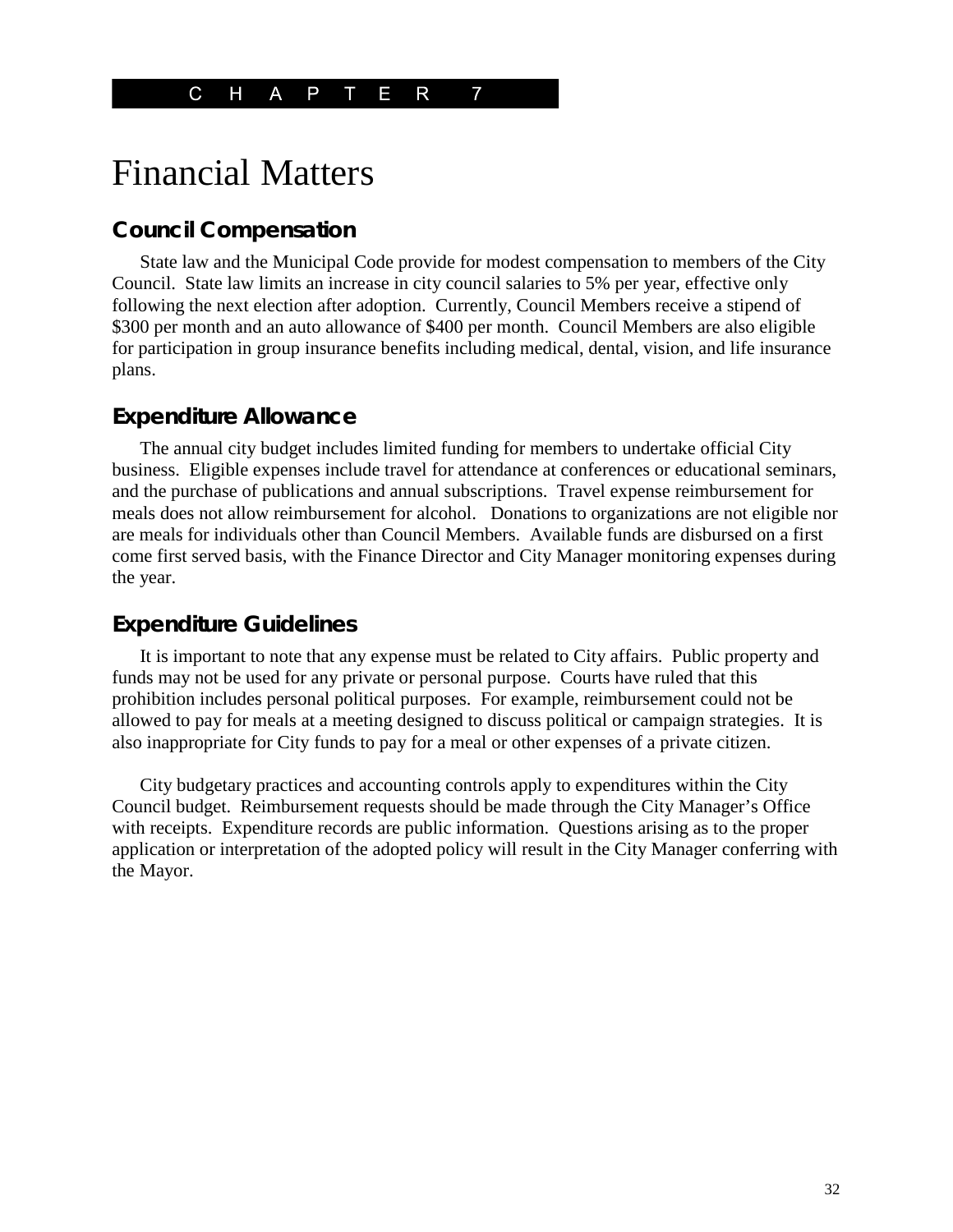## Conflicts & Liability

#### **Conflict of Interest**

State laws are in place to prevent an action by a Council Member that would or may constitute a conflict of interest. The purpose of such laws and regulations is to ensure that all actions are taken in the public interest. At any time a Member believes a potential for conflict of interest exists, he/she is encouraged to consult with the City Attorney or private legal counsel for advice. Staff may also request an opinion from the City Attorney regarding a member's potential conflict. Laws that regulate conflicts are very complicated. Violations may result in significant penalties including criminal prosecution.

There are two primary laws that govern conflicts of interest for public officials in California the Political Reform Act and Government Code §1090. In general terms, the Political Reform Act prohibits a public official from having a financial interest in a decision before the official; §1090 prohibits a public official from having an interest in government contracts.

The Political Reform Act prohibits public officials from making, participating in, or in any way attempting to use their official position to influence a governmental decision in which they know, or have reason to know, that they have a financial interest. Therefore, if a public official has a conflict of interest, the official must disqualify himself or herself from acting on or participating in the decision before the City. Once a year Council Members and certain staff are required to file statements of economic interests.

Government Code §1090 is similar to the Political Reform Act, but applies only to City contracts in which a public official has a financial interest. The financial interests covered by §1090 are different from those in the Political Reform Act. A Member having an interest in a contract may preclude the City from entering into the contract at all. In addition, the penalties for violating §1090 are severe. If a Council Member believes that he or she may have any financial interest in a contract that will be before the Council, the Member should immediately seek advice from the City Attorney or the Member's personal attorney.

There are a number of other restrictions placed on Council actions that include prohibitions on secrecy and discrimination as well as assurance that all city funds are spent for public purposes. Violations of these restrictions may result in personal liability for individual Council Members.

## **City Attorney Advice**

The City Attorney has an affirmative duty to protect the City and City Council from conflicts of interest wherever possible. It is critical to note that while the City Attorney can render advice on the interpretation of state laws and regulations on conflict matters, such advice is solely an interpretation of the law. The only authority that can provide binding interpretations on such matters is the State Fair Political Practices Commission (FPPC). Members or the full Council may also solicit opinions on such matters directly from the FPPC; however, such opinions often take time to develop and may not readily respond to urgent matters. It is important to note that the City Attorney does not represent individual members of Council, but the City Council as a whole.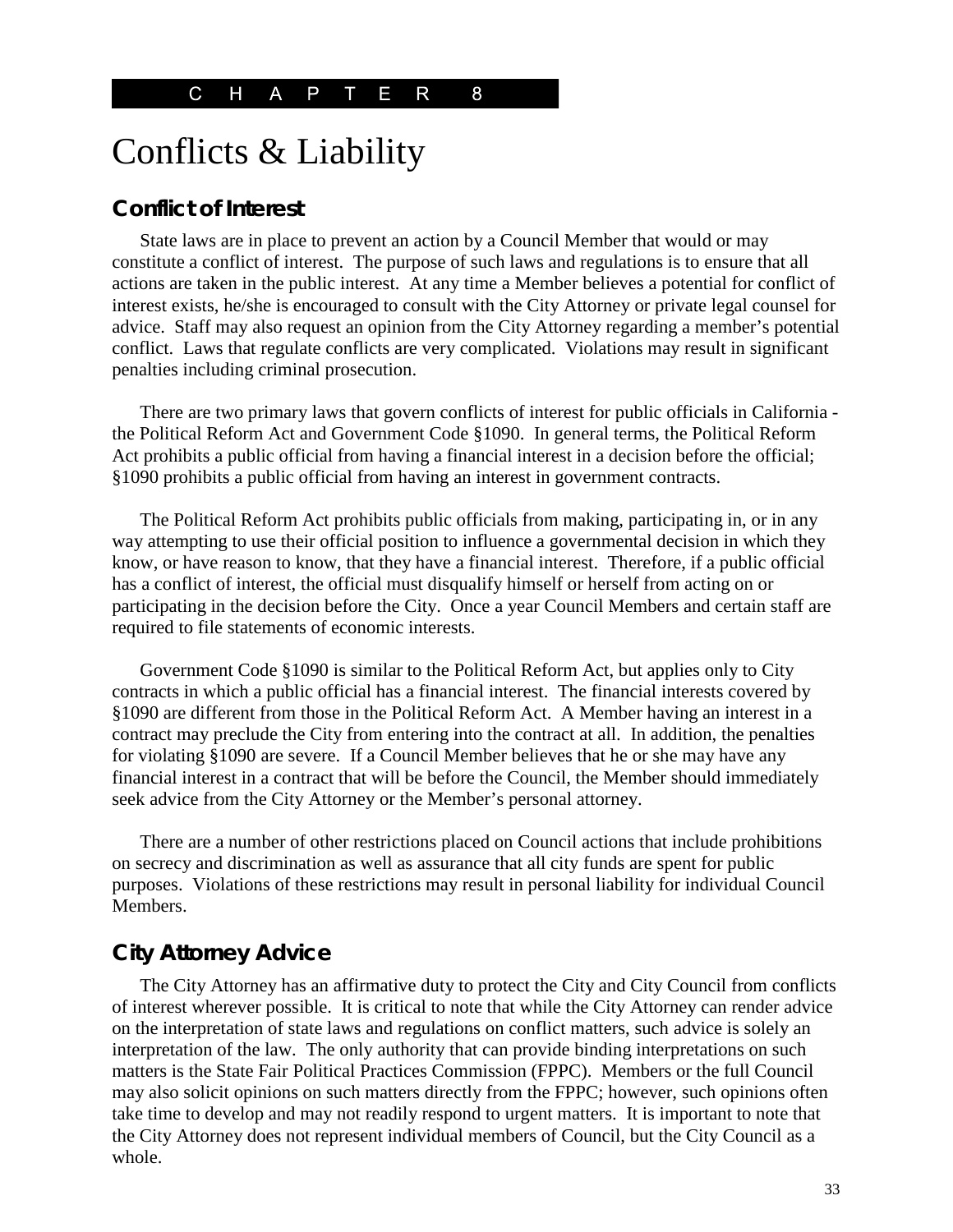## **Conflict of Interest Forms**

Annual disclosure statements are required of all Council members, designated commissioners and senior staff which indicate potential conflicts of interest including sources of income, ownership of property and receipt of loans and gifts. Council Members and the City Manager often serve on the governing board of other agencies as a result of their positions. These agencies also require submittal of disclosure forms. These forms require information including income, loans, receipt of gifts, and interest in real property among other items.

## **Liability**

The City offers a variety of services and may occasionally find itself subject to legal actions through lawsuits. For example, those involved in automobile accidents sometimes choose to take actions against a City since the accident occurred on a City roadway. The City must always approach its responsibilities in a manner that reduces risk to all involved; however, with such a wide variety of high-profile services all risk cannot be eliminated. The City belongs to an agency with other governments to manage insurance and risk activities.

It is important to note that violations of certain laws and regulations by individual members of the City Council may result in that member's being personally liable for damages which would not be covered by the City's insurance. Examples may include discrimination, harassment or fraud.